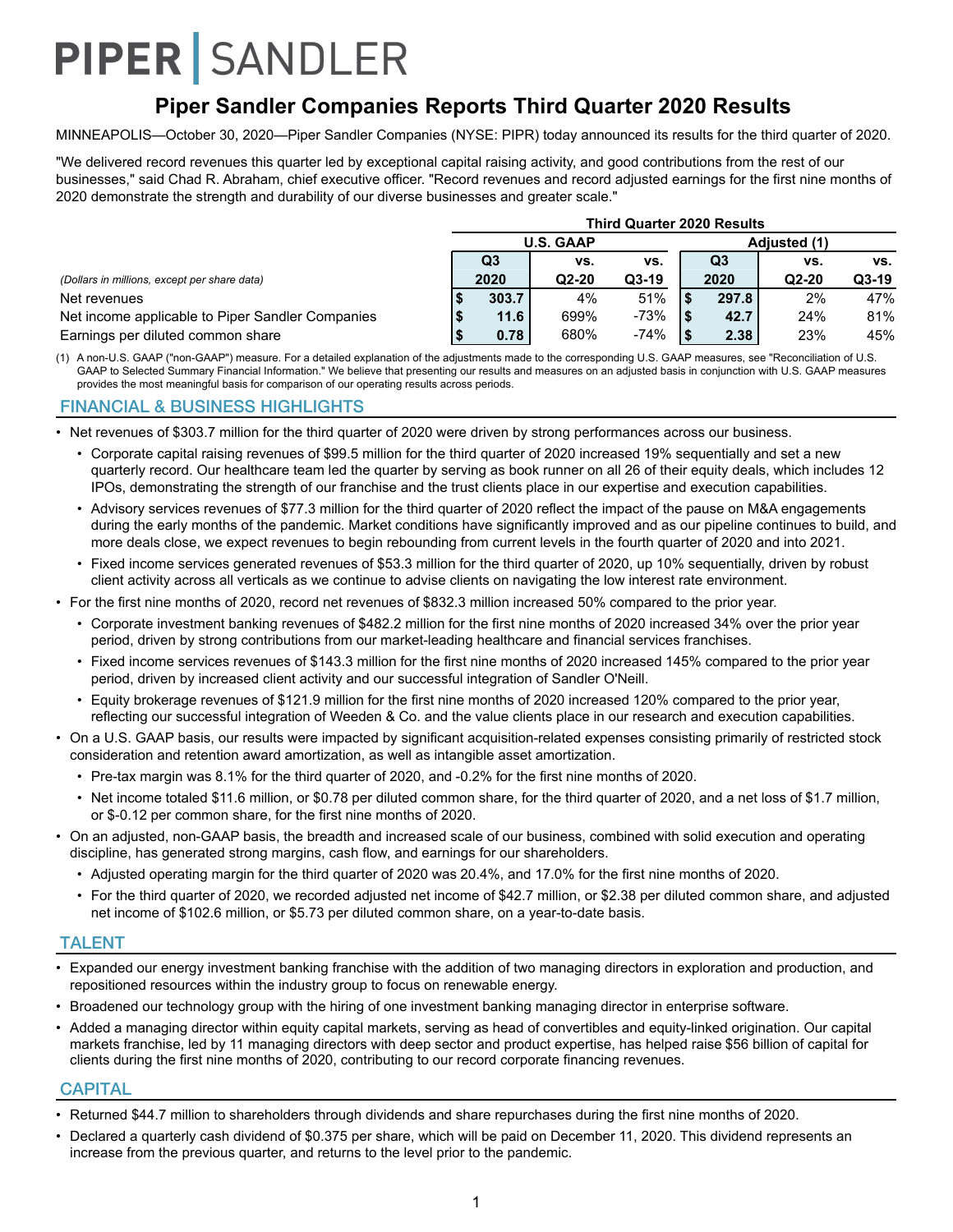## U.S. GAAP SELECTED FINANCIAL DATA

The following summarizes our results on a U.S. GAAP basis.

|                                                                                    | <b>Three Months Ended</b> |                 |                    | <b>Nine Months Ended</b> |         |                 |              |        |
|------------------------------------------------------------------------------------|---------------------------|-----------------|--------------------|--------------------------|---------|-----------------|--------------|--------|
|                                                                                    | Sept. 30,                 | <b>June 30,</b> | Sept. 30,          | % Change vs.             |         | Sept. 30,       | Sept. 30,    | %      |
| (Dollars in thousands, except per share data)                                      | 2020                      | 2020            | 2019               | $Q2-20$                  | $Q3-19$ | 2020            | 2019         | Change |
| <b>Revenues</b>                                                                    |                           |                 |                    |                          |         |                 |              |        |
| Advisory services                                                                  | \$77,250                  | \$<br>85,569    | \$106,769          | $-10%$                   | $-28%$  | \$274,045       | \$296,886    | $-8%$  |
| Corporate financing                                                                | 99,528                    | 83,448          | 22,580             | 19%                      | 341%    | 208,152         | 61,814       | 237%   |
| Municipal financing                                                                | 26,457                    | 30,810          | 21,843             | $-14%$                   | 21%     | 79,863          | 52,292       | 53%    |
| Investment banking                                                                 | 203,235                   | 199,827         | 151,192            | 2%                       | 34%     | 562,060         | 410,992      | 37%    |
| Equity brokerage                                                                   | 33,439                    | 40,644          | 24,147             | $-18%$                   | 38%     | 121,936         | 55,521       | 120%   |
| Fixed income services                                                              | 53,325                    | 48,695          | 22,667             | 10%                      | 135%    | 143,310         | 58,462       | 145%   |
| Institutional brokerage                                                            | 86,764                    | 89,339          | 46,814             | $-3%$                    | 85%     | 265,246         | 113,983      | 133%   |
|                                                                                    |                           |                 |                    |                          |         |                 |              |        |
| Interest income                                                                    | 2,095                     | 3,065           | 6,481              | $-32%$                   | $-68%$  | 11,225          | 20,911       | $-46%$ |
| Investment income/(loss)                                                           | 15,080                    | 3,733           | (1, 575)           | 304%                     | N/M     | 4,987           | 17,622       | $-72%$ |
| Total revenues                                                                     | 307,174                   | 295,964         | 202,912            | 4%                       | 51%     | 843,518         | 563,508      | 50%    |
|                                                                                    |                           |                 |                    |                          |         |                 |              |        |
| Interest expense                                                                   | 3,455                     | 3,526           | 2,177              | $-2%$                    | 59%     | 11,193          | 7,813        | 43%    |
| Net revenues                                                                       | \$303,719                 | \$292,438       | \$200,735          | 4%                       | 51%     | \$832,325       | \$555,695    | 50%    |
|                                                                                    |                           |                 |                    |                          |         |                 |              |        |
| <b>Non-interest expenses</b>                                                       |                           |                 |                    |                          |         |                 |              |        |
| Compensation and benefits                                                          | \$209,660                 | \$213,560       | \$126,868          | $-2%$                    | 65%     | \$611,344       | \$346,471    | 76%    |
| Non-compensation expenses                                                          | 69,410                    | 71,481          | 52,832             | $-3%$                    | 31%     | 222,964         | 144,127      | 55%    |
| Non-interest expenses                                                              | \$279,070                 | \$285,041       | \$179,700          | $-2%$                    | 55%     | \$834,308       | \$490,598    | 70%    |
| Income/(loss) from continuing<br>operations before income tax<br>expense/(benefit) | 24,649<br>SS.             | 7,397<br>\$     | \$21,035           | 233%                     | 17%     | (1,983)<br>- \$ | 65,097<br>\$ | N/M    |
| <b>Ratios and margin</b>                                                           |                           |                 |                    |                          |         |                 |              |        |
| Compensation ratio                                                                 | 69.0%                     | 73.0%           | 63.2%              |                          |         | 73.5%           | 62.3%        |        |
| Non-compensation ratio                                                             | 22.9%                     | 24.4%           | 26.3%              |                          |         | 26.8%           | 25.9%        |        |
| Pre-tax margin                                                                     | 8.1%                      | 2.5%            | 10.5%              |                          |         | $-0.2%$         | 11.7%        |        |
|                                                                                    |                           |                 |                    |                          |         |                 |              |        |
| <b>Amounts applicable to Piper</b><br><b>Sandler Companies</b>                     |                           |                 |                    |                          |         |                 |              |        |
| Net income/(loss) from continuing<br>operations                                    | \$11,617                  | 1,454<br>\$     | 17,165<br>\$       | 699%                     | $-32%$  | \$<br>(1,656)   | \$<br>49,281 | N/M    |
| Income from discontinued                                                           |                           |                 |                    |                          |         |                 |              |        |
| operations                                                                         |                           |                 | 26,077             | $-\%$                    | N/M     |                 | 23,772       | N/M    |
| Net income/(loss)                                                                  | 11,617<br>\$              | \$<br>1,454     | \$<br>43,242       | 699%                     | $-73%$  | (1,656)<br>\$   | \$<br>73,053 | N/M    |
| Earnings/(loss) per diluted<br>common share                                        |                           |                 |                    |                          |         |                 |              |        |
| Income/(loss) from continuing<br>operations                                        | \$<br>0.78                | \$<br>0.10      | \$<br>1.20         | 680%                     | $-35%$  | (0.12)<br>\$    | 3.37<br>\$   | N/M    |
| Income from discontinued<br>operations                                             |                           |                 | 1.82               | $-\%$                    | N/M     |                 | 1.64         | N/M    |
| Earnings/(loss) per diluted common<br>share                                        | 0.78<br>\$                | 0.10<br>\$      | 3.01<br><u>_\$</u> | 680%                     | -74%    | (0.12)<br>- \$  | 5.01<br>\$   | N/M    |
|                                                                                    |                           |                 |                    |                          |         |                 |              |        |

*N/M – Not meaningful*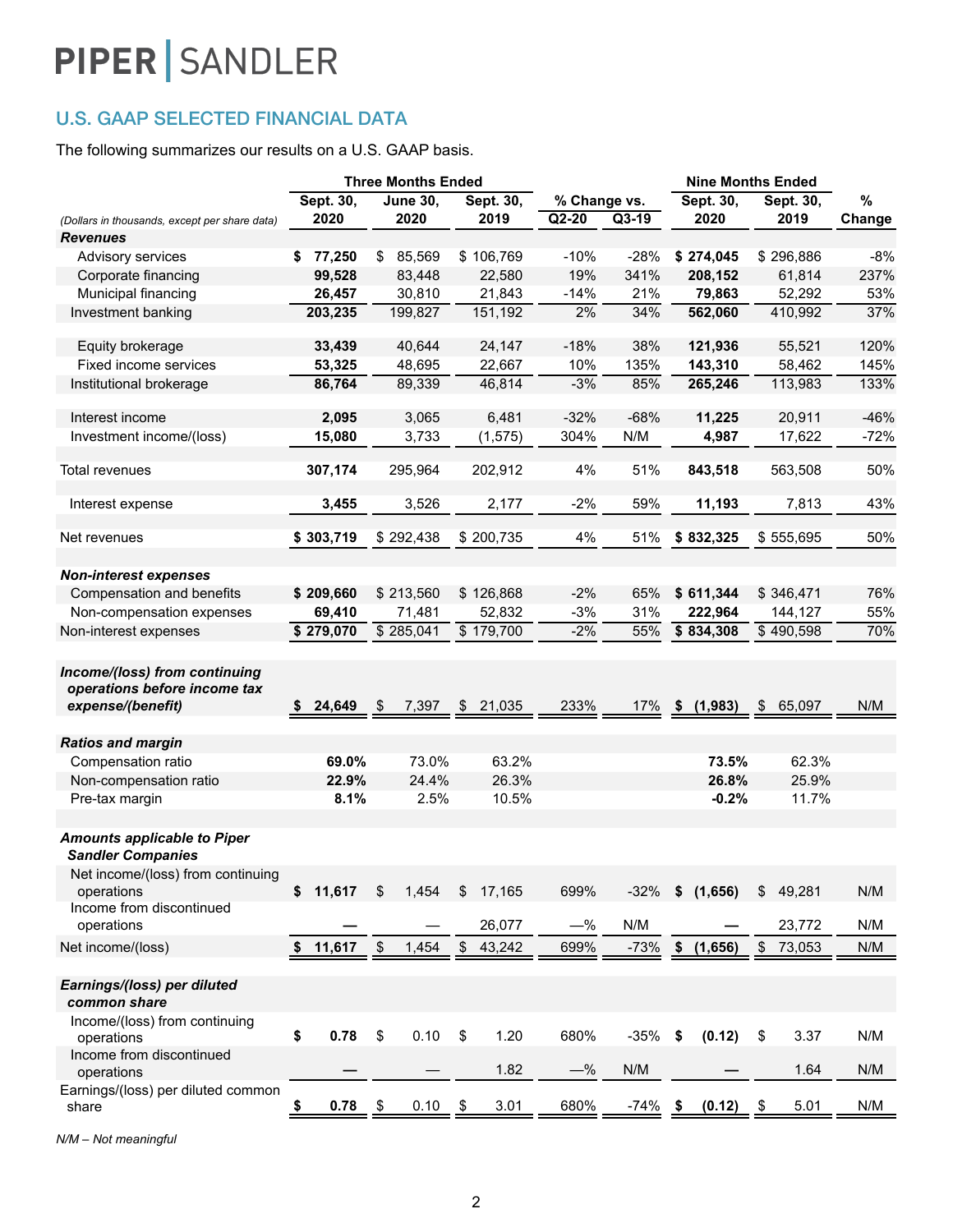### **Revenues**

For the third quarter of 2020, net revenues of \$303.7 million increased 4% compared to the second quarter of 2020 and 51% compared to the third quarter of 2019.

*Investment banking* revenues of \$203.2 million for the second quarter of 2020 increased 2% compared to the sequential quarter and 34% compared to the third quarter of 2019.

- *• Advisory services* revenues of \$77.3 million for the third quarter of 2020 declined 10% compared to the sequential quarter and 28% compared to the year-ago quarter. As anticipated, our revenues for the third quarter of 2020 were impacted by the pause in M&A activity experienced during the early months of the COVID-19 pandemic. We believe the outlook for M&A activity is positive, as evidenced by the increase in number of announced deals, and the continued build of our pipeline as we have re-initiated deals and started new engagements. We believe this will have a positive impact in the fourth quarter of 2020 and into 2021.
- *• Corporate financing* revenues of \$99.5 million for the third quarter of 2020, which include equity and debt financing for corporate clients, represent a quarterly record and increased 19% compared to the second quarter of 2020 and 341% compared to the third quarter of 2019. Market conditions became favorable for capital raising during the second quarter of 2020 driven by a sharp rebound in valuations combined with lower volatility for equities of certain industry groups and low new issue interest rates in debt markets, and these dynamics continued into the third quarter of 2020. Our performance during the current quarter was led by our healthcare team, which served as book runner on all 26 of their completed equity deals.
- *• Municipal financing* revenues of \$26.5 million for the third quarter of 2020, which represent our public finance underwriting business, decreased 14% compared to the robust second quarter of 2020 and increased 21% compared to the third quarter of 2019. Revenues for the third quarter of 2020 were driven by issuance activity within the governmental space, which continues to benefit from low interest rates and strong investor demand in a stable market environment. We believe activity will continue at these levels as market conditions remain strong for new issuance and re-financing activity.

*Institutional brokerage* revenues of \$86.8 million for the third quarter of 2020 declined 3% compared to the second quarter of 2020 and increased 85% compared to the prior-year quarter.

- *• Equity brokerage* revenues of \$33.4 million for the third quarter of 2020 decreased 18% compared to the second quarter of 2020 and increased 38% compared to the year-ago quarter. As expected, revenues for the third quarter of 2020 reflected a slowdown in client activity, which tracked market volumes. We continue to leverage our expanded client base, execution expertise, and product capabilities to find liquidity for our clients. We expect client activity to increase in the fourth quarter leading to a strong finish to the year.
- *• Fixed income services* revenues of \$53.3 million for the third quarter of 2020 increased 10% compared to the second quarter of 2020 and 135% compared to the prior-year quarter. Revenues for the third quarter of 2020 were driven by a continuation of strong activity across various client verticals as we provide advice on repositioning balance sheets, maximizing yields and managing risk. We expect activity to remain strong as clients continue to reposition and adjust to the changing environment.

*Investment income* of \$15.1 million for the third quarter of 2020 increased compared to the sequential and year-ago quarters. The current and prior period quarters include amounts attributable to noncontrolling interests. Investment income for the current quarter primarily related to gains recorded in our merchant banking funds. For the second quarter of 2019, investment loss primarily resulted from losses recorded in these funds.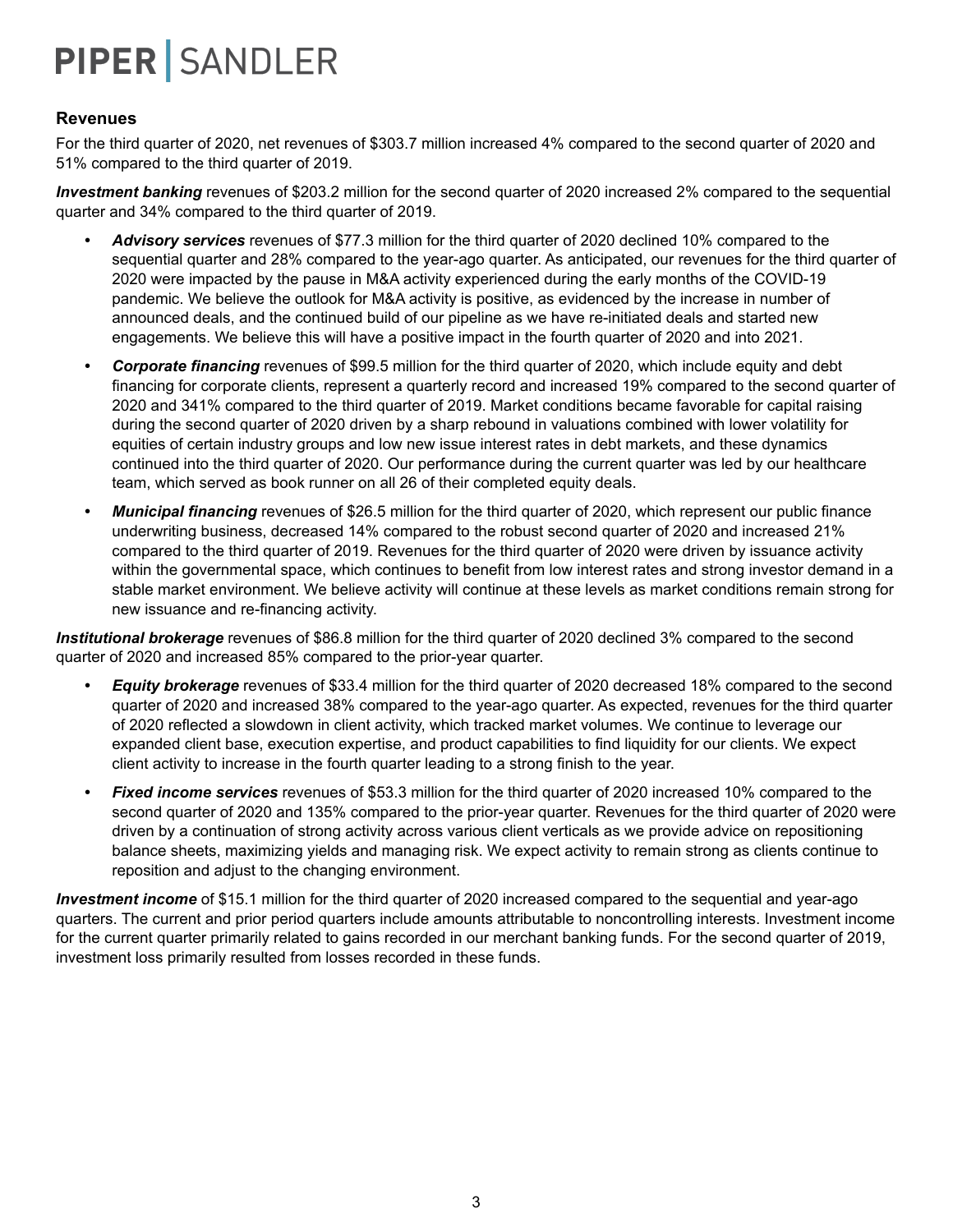### **Non-Interest Expenses**

For the third quarter of 2020, non-interest expenses of \$279.1 million decreased 2% compared to the second quarter of 2020 and increased 55% compared to the prior year quarter.

- *Compensation ratio* of 69.0% for the third quarter of 2020 declined compared to the second quarter of 2020 as the result of higher net revenues and an improved outlook. The compensation ratio for the current quarter increased compared to the third quarter of 2019 driven by \$27.9 million of acquisition-related compensation expense related to restricted consideration and retention awards associated with the acquisitions of Sandler O'Neill and The Valence Group, and the earn out associated with the acquisition of Weeden & Co.
- *• Non-compensation expenses* of \$69.4 million for the third quarter of 2020 decreased 3% compared to the sequential quarter driven primarily by lower travel and entertainment expenses. Non-compensation expenses for the current quarter increased 31% compared to the third quarter of 2019 driven by the addition of our recent acquisitions to the platform and intangible asset amortization expense of \$11.6 million.

### **Pre-Tax Income**

For the third quarter of 2020, we recorded pre-tax income of \$24.6 million compared to \$7.4 million for the second quarter of 2020 and \$21.0 million for the third quarter of 2019.

*• Pre-tax margin* of 8.1% for the third quarter of 2020 improved compared to 2.5% for the second quarter of 2020 driven by higher revenues and lower expenses. Pre-tax margin for the current quarter declined compared to 10.5% for the third quarter of 2019 driven by an increased compensation ratio resulting from higher acquisitionrelated compensation.

### **Net Income & Earnings Per Share**

For the third quarter of 2020, we recorded net income of \$11.6 million, or \$0.78 per diluted common share. Results for the current quarter improved on a sequential basis driven by a higher pre-tax margin and a lower effective tax rate. Results for the current quarter declined compared to the third quarter of 2019 driven by higher acquisition-related expenses. In addition, results for the third quarter of 2019 included net income from discontinued operations of \$26.1 million, or \$1.82 per diluted common share, driven by the gain on the sale of our asset management business recorded in September 2019.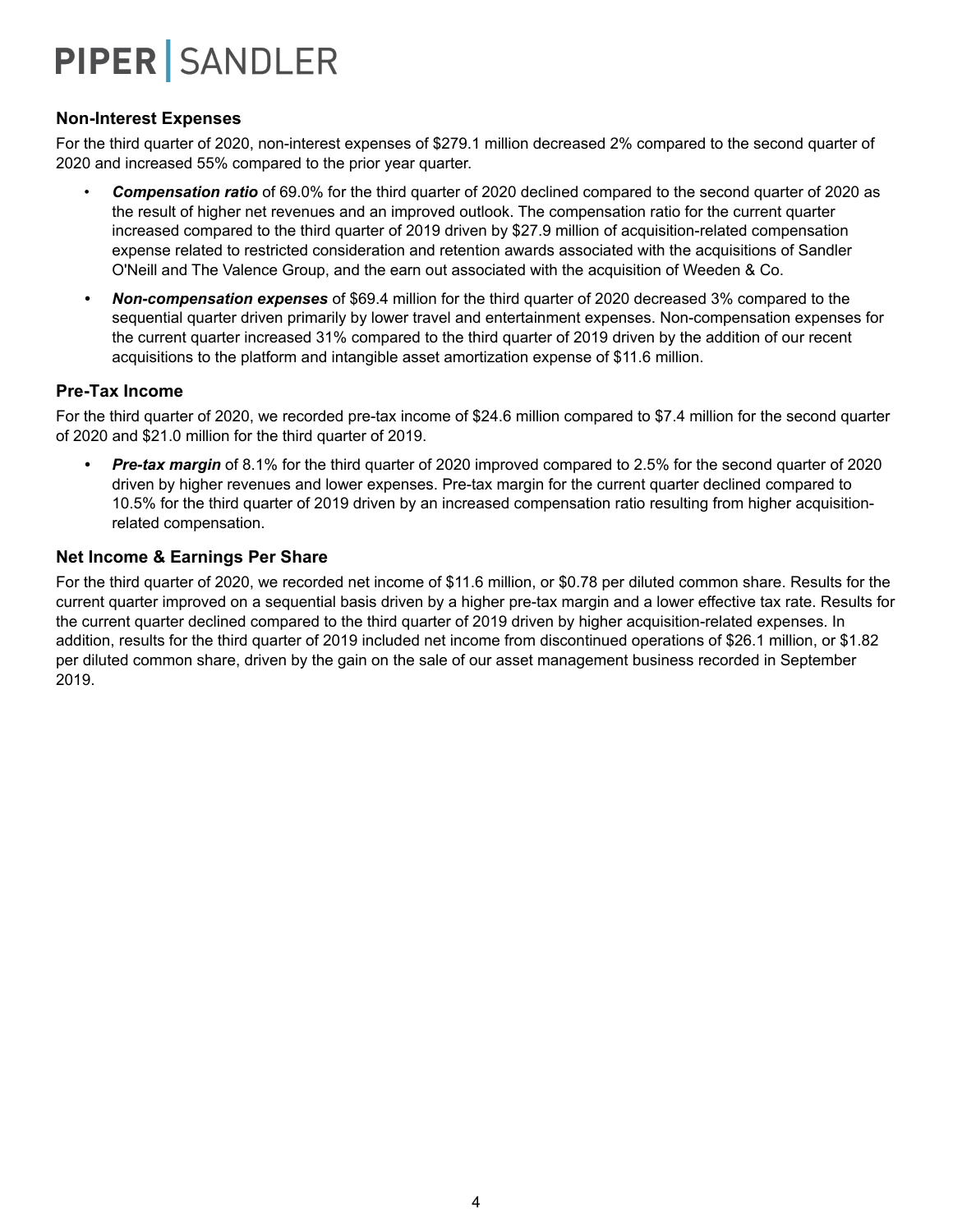### NON-GAAP SELECTED FINANCIAL DATA

The following summarizes our results on an adjusted, non-GAAP basis.

|                                                                             |              | <b>Three Months Ended</b><br><b>Nine Months Ended</b> |            |              |         |              |              |        |
|-----------------------------------------------------------------------------|--------------|-------------------------------------------------------|------------|--------------|---------|--------------|--------------|--------|
|                                                                             | Sept. 30,    | <b>June 30,</b>                                       | Sept. 30,  | % Change vs. |         | Sept. 30,    | Sept. 30,    | $\%$   |
| (Dollars in thousands, except per share data)                               | 2020         | 2020                                                  | 2019       | $Q2-20$      | $Q3-19$ | 2020         | 2019         | Change |
| <b>Adjusted net revenues</b>                                                |              |                                                       |            |              |         |              |              |        |
| Advisory services                                                           | \$77,250     | \$ 85,569                                             | \$106,769  | $-10%$       | $-28%$  | \$274,045    | \$296,886    | $-8%$  |
| Corporate financing                                                         | 99,528       | 83,448                                                | 22,580     | 19%          | 341%    | 208,152      | 61,814       | 237%   |
| Municipal financing                                                         | 26,457       | 30,810                                                | 21,843     | $-14%$       | 21%     | 79,863       | 52,292       | 53%    |
| Investment banking                                                          | 203,235      | 199,827                                               | 151,192    | 2%           | 34%     | 562,060      | 410,992      | 37%    |
| Equity brokerage                                                            | 33,439       | 40,644                                                | 24,147     | $-18%$       | 38%     | 121,936      | 55,521       | 120%   |
| Fixed income services                                                       | 53,325       | 48,695                                                | 22,667     | 10%          | 135%    | 143,310      | 58,462       | 145%   |
| Institutional brokerage                                                     | 86,764       | 89,339                                                | 46,814     | $-3%$        | 85%     | 265,246      | 113,983      | 133%   |
| Interest income                                                             | 2,095        | 3,065                                                 | 6,481      | $-32%$       | $-68%$  | 11,225       | 20,911       | $-46%$ |
| Investment income                                                           | 6,687        | 1,498                                                 | 203        | 346%         | N/M     | 895          | 9,348        | $-90%$ |
| Total revenues                                                              | 298,781      | 293,729                                               | 204,690    | 2%           | 46%     | 839,426      | 555,234      | 51%    |
| Interest expense                                                            | 982          | 1,062                                                 | 2,177      | $-8%$        | $-55%$  | 4,038        | 7,813        | $-48%$ |
| Adjusted net revenues                                                       | \$297,799    | \$292,667                                             | \$202,513  | 2%           | 47%     | \$835,388    | \$547,421    | 53%    |
| <b>Adjusted operating expenses</b><br>Adjusted compensation and<br>benefits | \$181,736    | \$185,772                                             | \$125,798  | $-2%$        | 44%     | \$526,201    | \$341,765    | 54%    |
| Adjusted non-compensation<br>expenses                                       | 55,176       | 55,128                                                | 44,391     | $-\%$        | 24%     | 167,520      | 125,553      | 33%    |
| Adjusted operating expenses                                                 | \$236,912    | \$240,900                                             | \$170,189  | $-2%$        | 39%     | \$693,721    | \$467,318    | 48%    |
| <b>Adjusted operating income</b>                                            | 60,887<br>S. | \$51,767                                              | \$32,324   | 18%          | 88%     | \$141,667    | \$<br>80,103 | 77%    |
| <b>Adjusted ratios and margin</b>                                           |              |                                                       |            |              |         |              |              |        |
| Adjusted compensation ratio                                                 | 61.0%        | 63.5%                                                 | 62.1%      |              |         | 63.0%        | 62.4%        |        |
| Adjusted non-compensation ratio                                             | 18.5%        | 18.8%                                                 | 21.9%      |              |         | 20.1%        | 22.9%        |        |
| Adjusted operating margin                                                   | 20.4%        | 17.7%                                                 | 16.0%      |              |         | 17.0%        | 14.6%        |        |
| <b>Adjusted net income</b>                                                  | \$42,678     | \$34,492                                              | \$23,524   | 24%          | 81%     | \$102,594    | \$<br>64,693 | 59%    |
| Adjusted earnings per diluted<br>common share                               | \$<br>2.38   | \$<br>1.93                                            | \$<br>1.64 | 23%          | 45%     | 5.73<br>- \$ | \$<br>4.47   | 28%    |

#### *N/M – Not meaningful*

Throughout the press release, including the table above, we present financial measures that are not prepared in accordance with U.S. generally accepted accounting principles ("U.S. GAAP"). The non-GAAP financial measures include adjustments to exclude: (1) revenues and expenses related to noncontrolling interests, (2) interest expense on long-term financing, (3) amortization of intangible assets related to acquisitions, (4) compensation and non-compensation expenses from acquisition-related agreements, (5) acquisition-related restructuring and integration costs and (6) discontinued operations. The adjusted weighted average diluted shares outstanding used in the calculation of non-GAAP earnings per diluted common share contains an adjustment to include the common shares for unvested restricted stock awards with service conditions granted pursuant to the acquisitions of Sandler O'Neill and The Valence Group. Management believes that presenting results and measures on this adjusted basis alongside U.S. GAAP measures provides the most meaningful basis for comparison of its operating results across periods, and enhances the overall understanding of our current financial performance by excluding certain items that may not be indicative of our core operating results. The non-GAAP financial measures should be considered in addition to, not as a substitute for, measures of financial performance prepared in accordance with U.S. GAAP. For a detailed explanation of the adjustments made to the corresponding U.S. GAAP measures, see "Reconciliation of U.S. GAAP to Selected Summary Financial Information."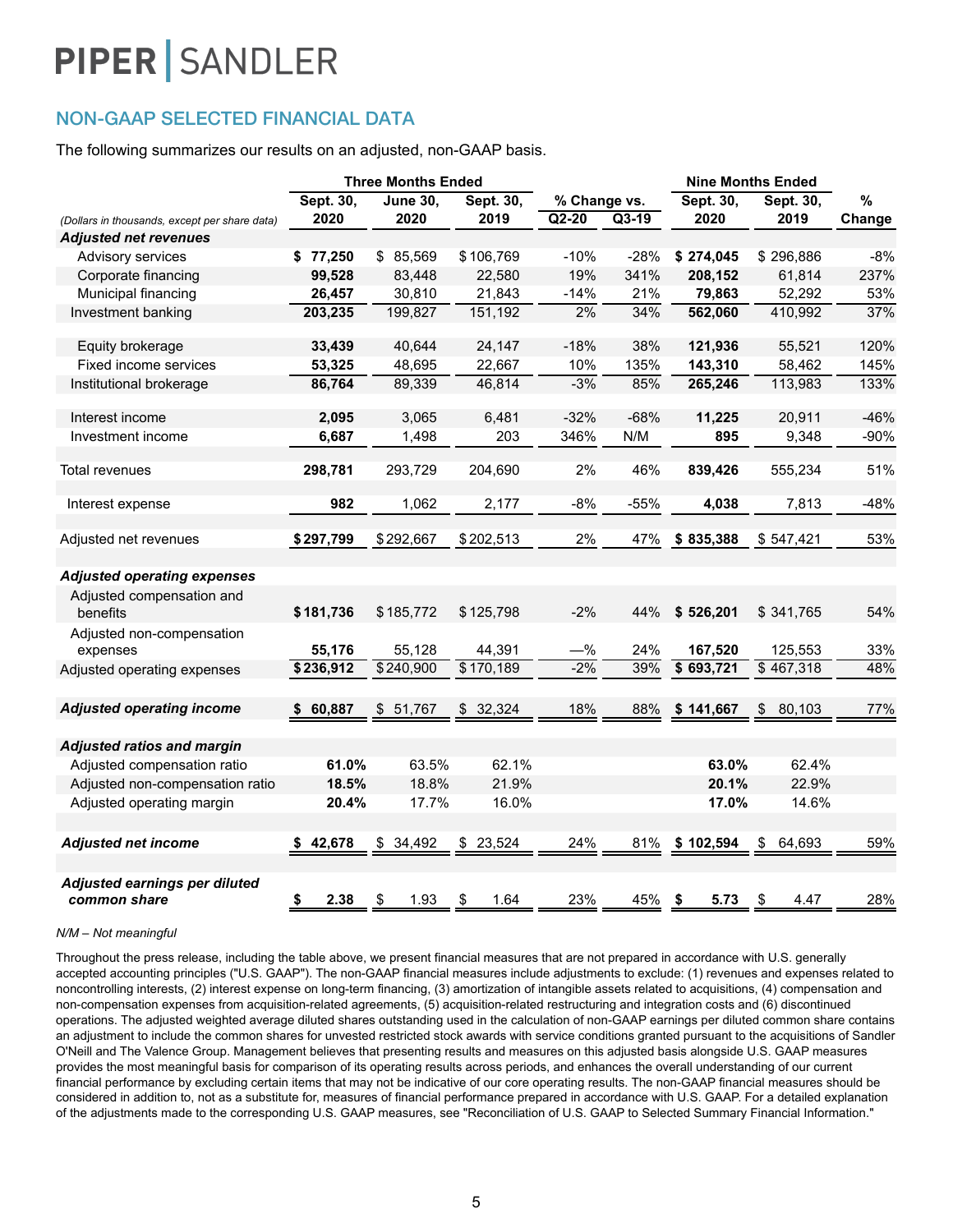### **Adjusted Net Revenues**

For the third quarter of 2020, record adjusted net revenues of \$297.8 million increased 2% compared to the second quarter of 2020 and 47% compared to the third quarter of 2019 driven by record corporate capital raising, as well as the addition and contribution of Sandler O'Neill and Weeden & Co. to our platform.

### **Adjusted Operating Expenses**

For the third quarter of 2020, adjusted operating expenses of \$236.9 million decreased 2% compared to the sequential quarter and increased 39% compared to the third quarter of 2019.

- *• Adjusted compensation ratio* of 61.0% for the third quarter of 2020 declined compared to the sequential and year-ago quarters. The adjusted compensation ratio for the current quarter was lower as a result of our performance and improved outlook.
- *• Adjusted non-compensation expenses* of \$55.2 million for the third quarter of 2020 were flat compared to the sequential quarter. Adjusted non-compensation expenses increased 24% compared to the second quarter of 2019 driven by the addition of our recent acquisitions.

### **Adjusted Operating Income**

For the third quarter of 2020, adjusted operating income of \$60.9 million increased 18% compared to the sequential quarter and 88% compared to the third quarter of 2019.

*• Adjusted operating margin* of 20.4% for the third quarter of 2020 increased compared to 17.7% for the second quarter of 2020 and 16.0% for the year-ago quarter. Adjusted operating margin for the current quarter reflects higher revenue levels and the lower compensation ratio.

### **Adjusted Net Income & Adjusted Earnings Per Share**

For the third quarter of 2020, adjusted net income of \$42.7 million, or \$2.38 of adjusted earnings per diluted common share, increased compared to the second quarter of 2020 driven primarily by a higher operating margin. Adjusted net income and adjusted earnings per diluted common share for the current quarter increased compared to the third quarter of 2019, reflecting the accretive impact of our recent acquisitions.

### COMPLETED DEAL INFORMATION

The following summarizes information on deals closed during the periods presented.

|                                          |           | <b>Three Months Ended</b> |           | <b>Nine Months Ended</b> |           |           |           |        |
|------------------------------------------|-----------|---------------------------|-----------|--------------------------|-----------|-----------|-----------|--------|
|                                          | Sept. 30. | <b>June 30.</b>           | Sept. 30, | % Change vs.             |           | Sept. 30, | Sept. 30, | %      |
| (Dollars in billions)                    | 2020      | 2020                      | 2019      | $Q2-20$                  | $Q3-19$   | 2020      | 2019      | Change |
| <b>Advisory services</b>                 |           |                           |           |                          |           |           |           |        |
| <b>M&amp;A</b> transactions              | 31        | 36                        | 31        | $-14%$                   | $-\%$     | 110       | 93        | 18%    |
| Capital advisory transactions            | 35        | 19                        | 7         | 84%                      | 400%      | 68        | 26        | 162%   |
|                                          |           |                           |           |                          |           |           |           |        |
| <b>Corporate financings</b>              |           |                           |           |                          |           |           |           |        |
| Total equity transactions                | 43        | 42                        | 15        | 2%                       | 187%      | 97        | 49        | 98%    |
| Book run equity transactions             | 29        | 30                        | 9         | $-3%$                    | 222%      | 70        | 31        | 126%   |
| Total debt and preferred transactions    | 16        | 21                        |           | $-24%$                   | N/M       | 45        |           | N/M    |
| Book run debt and preferred transactions | 9         | 16                        |           | $-44%$                   | N/M       | 28        |           | N/M    |
|                                          |           |                           |           |                          |           |           |           |        |
| <b>Municipal negotiated issues</b>       |           |                           |           |                          |           |           |           |        |
| Aggregate par value                      | \$<br>4.5 | -\$<br>5.8                | \$<br>2.8 | $-22%$                   | $61\%$ \$ | 14.1      | \$<br>7.7 | 83%    |
| Total issues                             | 200       | 237                       | 135       | $-16%$                   | 48%       | 587       | 353       | 66%    |
|                                          |           |                           |           |                          |           |           |           |        |

*N/M – Not meaningful*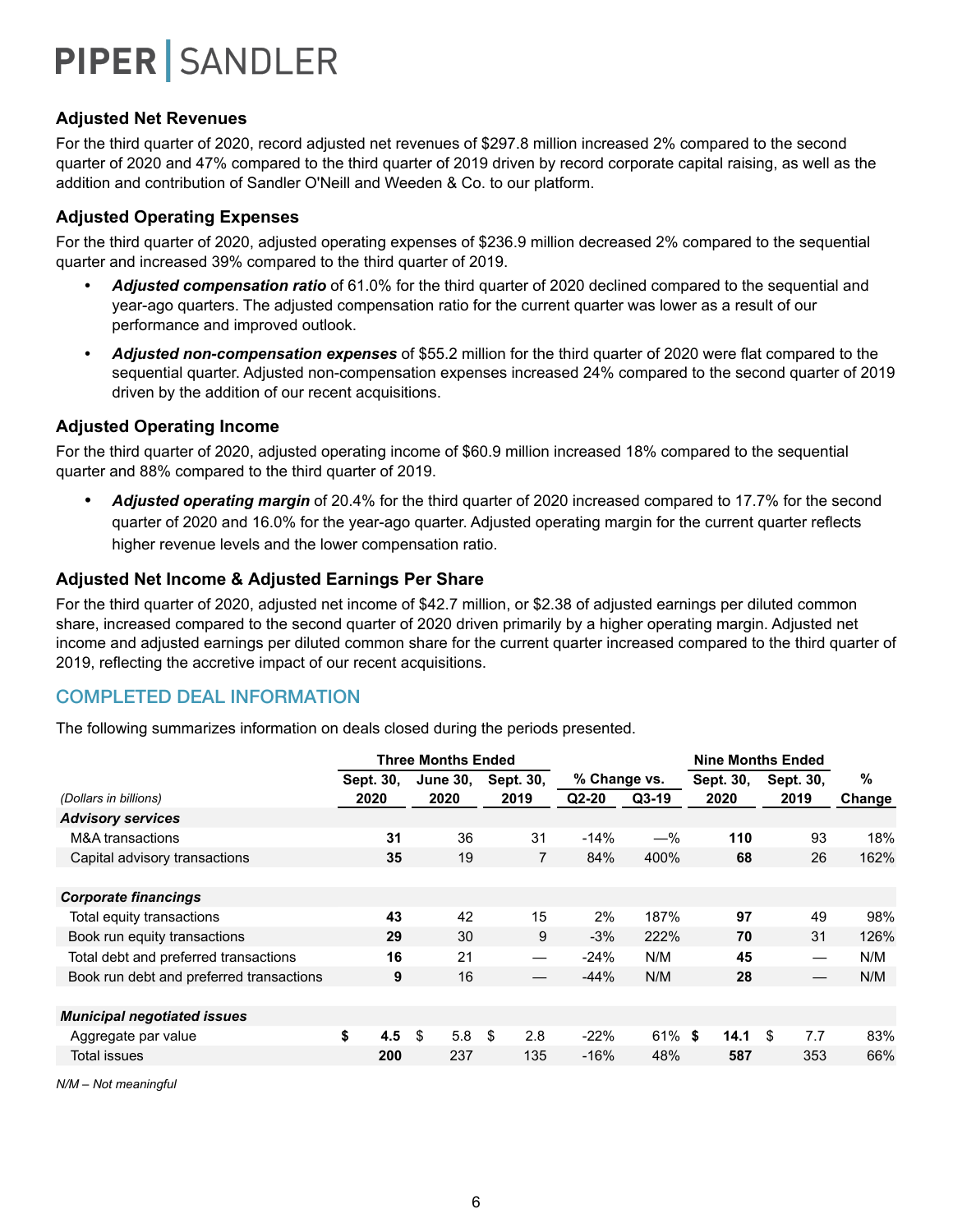### TAXES

The U.S. federal government enacted the Coronavirus Aid, Relief and Economic Security Act (the "CARES Act") on March 27, 2020 in response to the COVID-19 pandemic, which contained tax provisions allowing a five year carry back of corporate federal tax years 2018, 2019, and 2020, to periods when the corporate federal tax rate was 35%.

Our non-GAAP effective tax rate was 26.9% for the third quarter of 2020, and 23.7% for the nine months ended September 30, 2020. The non-GAAP effective tax rate was lower for the year-to-date period as we recorded tax benefits of \$3.6 million primarily related to the CARES Act. Excluding the impact of these tax benefits, our non-GAAP effective tax rate was 26.4% for the nine months ended September 30, 2020.

Our non-GAAP effective tax rate was 19.2% for the nine months ended September 30, 2019, driven by a tax benefit of \$5.1 million related to restricted stock vesting at values greater than the grant price. Excluding the impact of this tax benefit, our non-GAAP effective tax rate was 25.7% for the nine months ended September 30, 2019.

### **CAPITAL**

### **Dividends**

On October 30, 2020, our Board of Directors declared a quarterly cash dividend on the company's common stock of \$0.375 per share, to be paid on December 11, 2020, to shareholders of record as of the close of business on November 24, 2020. This dividend represents an increase from the previous quarter, and returns to the level prior to the pandemic.

On a full year basis, we expect to maintain our dividend policy of returning 30 to 50 percent of adjusted net income to shareholders through a special, make-whole dividend paid in the first quarter of each year. Consistent with the prior year, we anticipate the payout ratio for fiscal year 2020 to be at the low end of the range.

During the third quarter of 2020, we paid a quarterly cash dividend on the company's common stock of \$0.30 per share, totaling \$4.1 million. For the nine months ended September 30, 2020, we returned an aggregate of \$23.0 million, or \$1.625 per share, to shareholders through quarterly dividends and the annual special dividend, which was paid in the first quarter of 2020.

#### **Share Repurchases**

During the third quarter of 2020, we repurchased approximately 64,000 shares, of which the majority were pursuant to our share repurchase authorization, at an average price of \$66.36 per share.

During the first nine months of 2020, we repurchased approximately 188,000 shares, at an average price of \$69.72 per share, pursuant to our share repurchase authorization. We also repurchased approximately 103,000 shares of the company's common stock at an average price of \$83.77 per share, from restricted stock award recipients selling shares upon the award vesting to meet their employment tax obligations. The aggregate amount of approximately 291,000 shares, or \$21.7 million, were repurchased at an average price of \$74.67 per share.

### ADDITIONAL INFORMATION

|                                                | Sept. 30,<br>2020 |     | <b>June 30,</b><br>2020 |     | Sept. 30,<br>2019 |
|------------------------------------------------|-------------------|-----|-------------------------|-----|-------------------|
| <b>Human Capital</b>                           |                   |     |                         |     |                   |
| Full-time employees                            | 1,510             |     | 1,464                   |     | 1,263             |
| Investment banking managing directors          | 137               |     | 134                     |     | 90                |
|                                                |                   |     |                         |     |                   |
| Shareholder Information* (amounts in millions) |                   |     |                         |     |                   |
| Common shareholders' equity                    | \$<br>769.5       | \$. | 746.0                   | \$. | 696.7             |
|                                                |                   |     |                         |     |                   |
| Common shares outstanding                      | 13.8              |     | 13.8                    |     | 13.7              |
| Restricted shares outstanding                  | 4.2               |     | 4.2                     |     | 0.7               |
| Total shares outstanding                       | 18.0              |     | 18.0                    |     | 14.4              |

*\*Amounts presented within Shareholder Information reflect continuing and discontinued results.*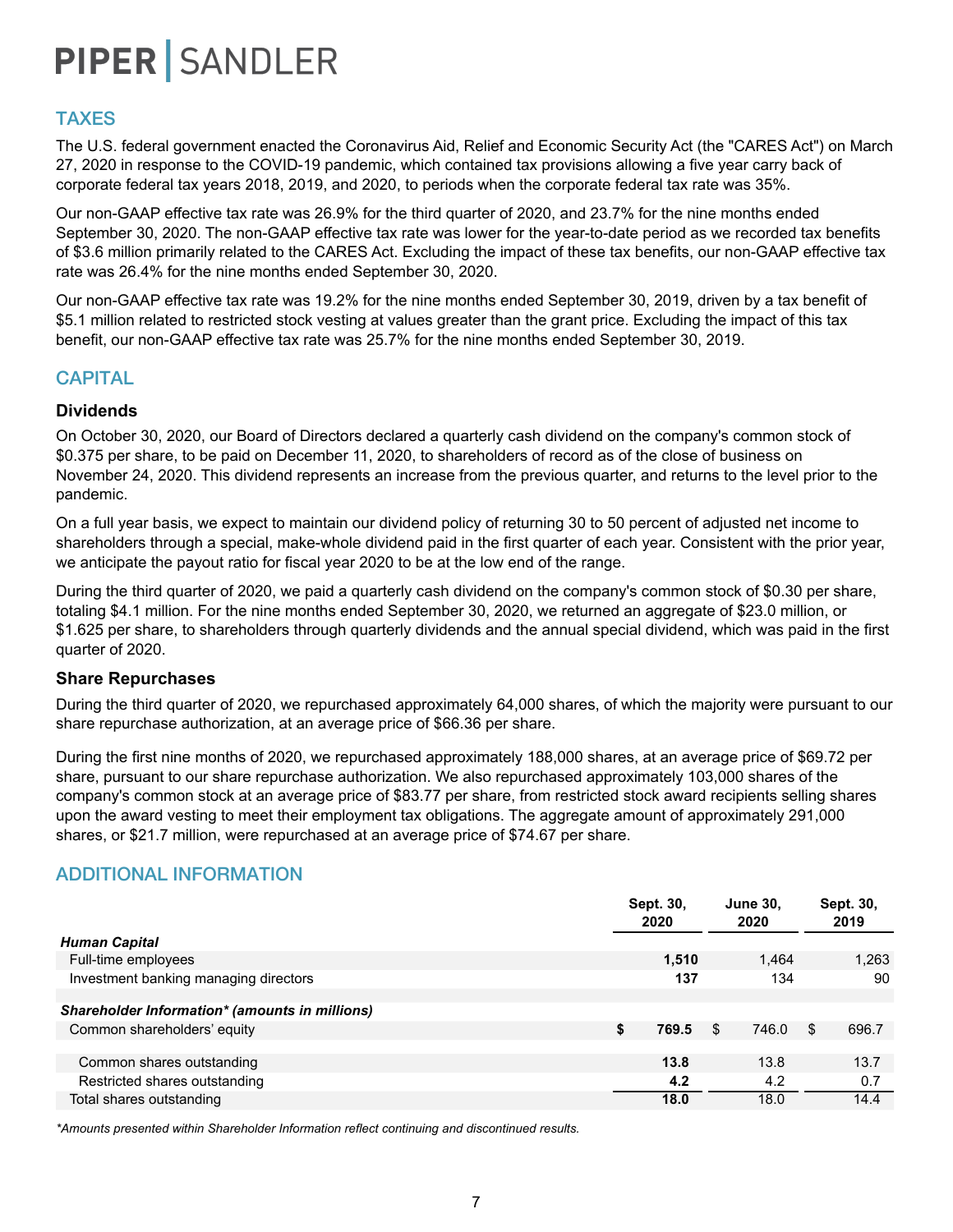### **Conference Call with Management**

Chad R. Abraham, chief executive officer; Debbra L. Schoneman, president; and Timothy L. Carter, chief financial officer, will host a conference call to discuss the financial results on Friday, October 30, 2020, at 9 a.m. Eastern Time (8 a.m. Central Time). Participants can access the call by dialing 888-810-0209 (toll-free domestic) or 706-902-1361 (international) and referencing reservation number: 6041989. Callers should dial in at least 15 minutes prior to the call time. A live audio webcast of the call will be available through the company's website at www.pipersandler.com.

A recording of the conference call will be available for replay approximately three hours following the completion of the live call. Participants can listen to the recording by dialing 855-859-2056 and referencing reservation number: 6041989. A replay of the audio webcast will also be available through the company's website referenced above.

### **About Piper Sandler**

Piper Sandler Companies (NYSE: PIPR) is a leading investment bank and institutional securities firm driven to help clients Realize the Power of Partnership®. Securities brokerage and investment banking services are offered in the U.S. through Piper Sandler & Co., member SIPC and NYSE; in Europe through Piper Sandler Ltd., authorized and regulated by the U.K. Financial Conduct Authority; and in Hong Kong through Piper Sandler Hong Kong Ltd., authorized and regulated by the Securities and Futures Commission. Private equity strategies and fixed income advisory services are offered through separately registered advisory affiliates.

© 2020. Since 1895. Piper Sandler Companies. 800 Nicollet Mall, Minneapolis, Minnesota 55402-7036

### **Investor Relations Contact**

Tim Carter Tel: 612 303-5607 timothy.carter@psc.com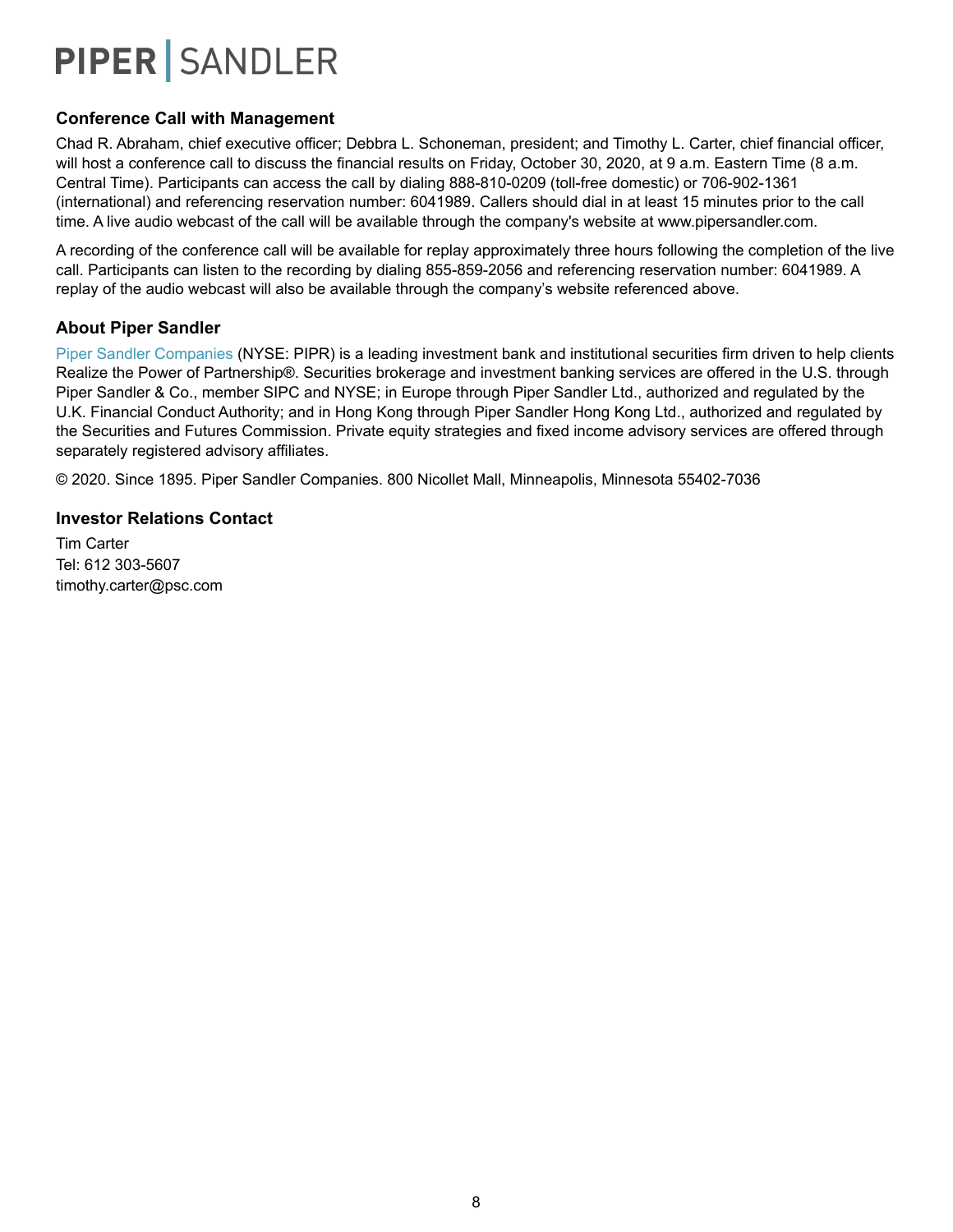### **Cautionary Note Regarding Forward-Looking Statements**

This press release and the conference call to discuss the contents of this press release contain forward-looking statements. Statements that are not historical or current facts, including statements about beliefs and expectations, are forward-looking statements and are subject to significant risks and uncertainties that are difficult to predict. These forwardlooking statements cover, among other things, statements made about the outlook for future periods for corporate advisory (i.e., M&A), capital markets, and public finance transactions (including our performance in specific sectors), current deal pipelines (or backlogs), the uncertainty regarding the scope and impact of COVID-19, the uncertainty regarding the impact of the upcoming U.S. presidential election, revenue levels from recent transactions (i.e., The Valence Group, Sandler O'Neill, and Weeden & Co.), areas of potential growth and market share gains for the company (e.g., sectors within corporate advisory or geographic regions within public finance), economic and market conditions (including the outlook for equity markets, municipal issuance, and the interest rate environment), our recruiting pipeline, the state of our equity and fixed income brokerage businesses, anticipated financial results for future periods (including expectations regarding revenue levels, non-compensation expenses, effective tax rate, compensation ratio, compensation and benefits expense, operating margins, return on equity, and earnings per share), our strategic priorities, including growth of investment banking, the payment of our quarterly and special dividends to our shareholders, our share repurchase program, the expected benefits and integration of our recent acquisitions of The Valence Group, Sandler O'Neill, and Weeden & Co., or other similar matters.

Forward-looking statements involve inherent risks and uncertainties, both known and unknown, and important factors could cause actual results to differ materially from those anticipated or discussed in the forward-looking statements. These risks, uncertainties and important factors include, but are not limited to, the following:

- revenues from corporate advisory (i.e., M&A) engagements and equity and debt financings may vary materially depending on the number, size, and timing of completed transactions, and completed transactions do not generally provide for subsequent engagements;
- the duration, extent and severity of the ongoing COVID-19 pandemic, including its impacts across our business, operations and employees and on economies and markets more generally;
- the expected benefits of our recent acquisitions of The Valence Group, Sandler O'Neill and Weeden & Co. may take longer than anticipated to achieve or may not be achieved in their entirety or at all, and will in part depend on our ability to retain and hire key personnel, and the costs or difficulties relating to the combination of the businesses may be greater than expected and may adversely affect our results of operations;
- market and economic conditions or developments may be unfavorable, including in specific sectors in which we operate, and these conditions or developments, such as market fluctuations or volatility, may adversely affect our business, revenue levels and profitability;
- the volume of anticipated transactions including corporate advisory (i.e., M&A), equity financing, and debt financing – and the corresponding revenues from the transactions may vary from quarter to quarter significantly, particularly if there is a decline in macroeconomic conditions or the financial markets;
- interest rate volatility, especially if the changes are rapid or severe, could negatively impact our fixed income institutional business and the negative impact could be exaggerated by reduced liquidity in the fixed income markets; and
- our stock price may fluctuate as a result of several factors, including but not limited to, changes in our revenues and operating results.

A further listing and description of these and other risks, uncertainties and important factors can be found in the sections titled "Risk Factors" in Part I, Item 1A of our Annual Report on Form 10-K for the year ended December 31, 2019 and "Management's Discussion and Analysis of Financial Condition and Results of Operations" in Part II, Item 7 of our Annual Report on Form 10-K for the year ended December 31, 2019, and updated in our subsequent reports filed with the SEC (available at our Web site at www.pipersandler.com and at the SEC Web site at www.sec.gov).

Forward-looking statements speak only as of the date they are made, and readers are cautioned not to place undue reliance on them. We undertake no obligation to update them in light of new information or future events.

###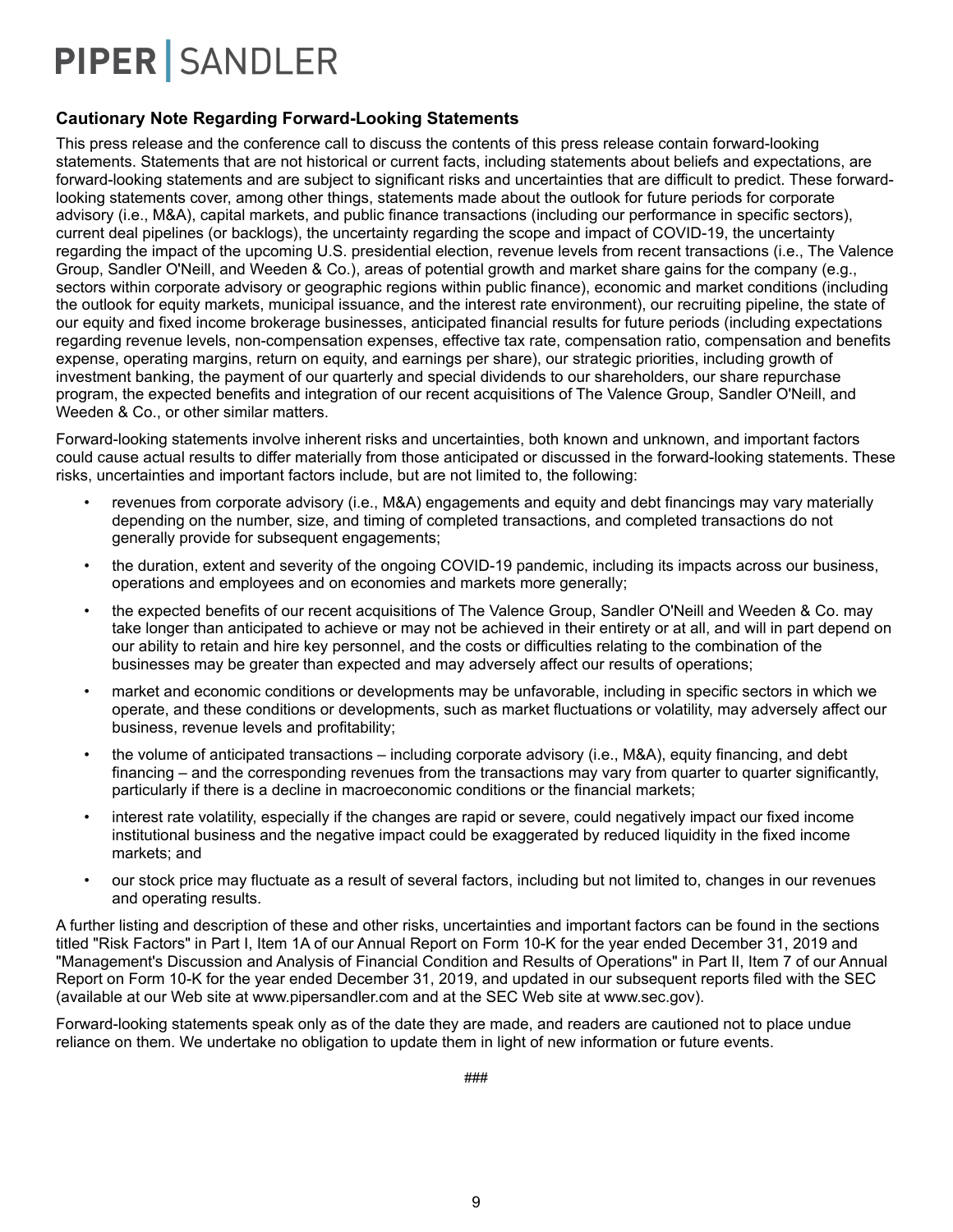### **Piper Sandler Companies**

## **Preliminary Results of Operations (U.S. GAAP – Unaudited)**

|                                                                                           |           | <b>Three Months Ended</b> |                                        | Percent Inc/(Dec)     |        | <b>Nine Months Ended</b> |               |                                               |
|-------------------------------------------------------------------------------------------|-----------|---------------------------|----------------------------------------|-----------------------|--------|--------------------------|---------------|-----------------------------------------------|
| (Amounts in thousands,                                                                    | Sept. 30, | June 30,                  | Sept. 30,                              | 3Q '20                | 3Q '20 | Sept. 30,                | Sept. 30,     | Percent                                       |
| except per share data)                                                                    | 2020      | 2020                      | 2019                                   | vs. 2Q '20 vs. 3Q '19 |        | 2020                     | 2019          | Inc/(Dec)                                     |
| <b>Revenues:</b>                                                                          |           |                           |                                        |                       |        |                          |               |                                               |
| Investment banking                                                                        | \$203,235 | \$199,827                 | \$151,192                              | $1.7\%$               |        | 34.4 % \$562,060         | \$410,992     | 36.8 %                                        |
| Institutional brokerage                                                                   | 86,764    | 89,339                    | 46,814                                 | (2.9)                 | 85.3   | 265,246                  | 113,983       | 132.7                                         |
| Interest income                                                                           | 2,095     | 3,065                     | 6,481                                  | (31.6)                | (67.7) | 11,225                   | 20,911        | (46.3)                                        |
| Investment income/(loss)                                                                  | 15,080    | 3,733                     | (1, 575)                               | 304.0                 | N/M    | 4,987                    | 17,622        | (71.7)                                        |
| Total revenues                                                                            | 307,174   | 295,964                   | 202,912                                | 3.8                   | 51.4   | 843,518                  | 563,508       | 49.7                                          |
|                                                                                           |           |                           |                                        |                       |        |                          |               |                                               |
| Interest expense                                                                          | 3,455     | 3,526                     | 2,177                                  | (2.0)                 | 58.7   | 11,193                   | 7,813         | 43.3                                          |
| Net revenues                                                                              | 303,719   | 292,438                   | 200,735                                | 3.9                   | 51.3   | 832,325                  | 555,695       | 49.8                                          |
| Non-interest expenses:                                                                    |           |                           |                                        |                       |        |                          |               |                                               |
| Compensation and benefits                                                                 | 209,660   | 213,560                   | 126,868                                | (1.8)                 | 65.3   | 611,344                  | 346,471       | 76.4                                          |
| Outside services                                                                          | 9,395     | 9,899                     | 7,842                                  | (5.1)                 | 19.8   | 27,733                   | 24,864        | 11.5                                          |
| Occupancy and equipment                                                                   | 13,849    | 13,269                    | 9,594                                  | 4.4                   | 44.4   | 39,356                   | 26,368        | 49.3                                          |
| Communications                                                                            | 11,169    | 11,096                    | 7,885                                  | 0.7                   | 41.6   | 33,899                   | 22,599        | 50.0                                          |
| Marketing and business development                                                        | 537       | 2,588                     | 6,528                                  | (79.3)                | (91.8) | 13,164                   | 21,355        | (38.4)                                        |
| Deal-related expenses                                                                     | 13,543    | 11,204                    | 6,387                                  | 20.9                  | 112.0  | 29,687                   | 17,840        | 66.4                                          |
| Trade execution and clearance                                                             | 3,666     | 4,312                     | 3,770                                  | (15.0)                | (2.8)  | 15,129                   | 6,593         | 129.5                                         |
| Restructuring and integration costs                                                       | 1,592     | 3,724                     | 6,143                                  | (57.3)                | (74.1) | 7,218                    | 12,538        | (42.4)                                        |
| Intangible asset amortization                                                             | 11,607    | 11,637                    | 1,229                                  | (0.3)                 | 844.4  | 33,122                   | 2,735         | $\ensuremath{\text{N}}/\ensuremath{\text{M}}$ |
| Other operating expenses                                                                  | 4,052     | 3,752                     | 3,454                                  | 8.0                   | 17.3   | 23,656                   | 9,235         | 156.2                                         |
| Total non-interest expenses                                                               | 279,070   | 285,041                   | 179,700                                | (2.1)                 | 55.3   | 834,308                  | 490,598       | 70.1                                          |
|                                                                                           |           |                           |                                        |                       |        |                          |               |                                               |
| Income/(loss) from continuing<br>operations before income<br>tax expense/(benefit)        | 24,649    | 7,397                     | 21,035                                 | 233.2                 | 17.2   | (1,983)                  | 65,097        | $\ensuremath{\text{N}}/\ensuremath{\text{M}}$ |
|                                                                                           |           |                           |                                        |                       |        |                          |               |                                               |
| Income tax expense/(benefit)                                                              | 5,674     | 4,700                     | 6,717                                  | 20.7                  | (15.5) | (1,400)                  | 10,729        | N/M                                           |
| Income/(loss) from continuing<br>operations                                               | 18,975    | 2,697                     | 14,318                                 | 603.6                 | 32.5   | (583)                    | 54,368        | N/M                                           |
| <b>Discontinued operations:</b>                                                           |           |                           |                                        |                       |        |                          |               |                                               |
| Income from discontinued operations,<br>net of tax                                        |           |                           | 26,077                                 |                       | N/M    |                          | 23,772        | N/M                                           |
|                                                                                           |           |                           |                                        |                       |        |                          |               |                                               |
| Net income/(loss)                                                                         | 18,975    | 2,697                     | 40,395                                 | 603.6                 | (53.0) | (583)                    | 78,140        | $\ensuremath{\text{N}}/\ensuremath{\text{M}}$ |
| Net income/(loss) applicable to<br>noncontrolling interests                               | 7,358     | 1,243                     | (2, 847)                               | 492.0                 | N/M    | 1,073                    | 5,087         | (78.9)                                        |
| Net income/(loss) applicable to Piper<br><b>Sandler Companies</b>                         | \$11,617  |                           | \$ 1,454 \$ 43,242 (a)                 | 699.0 %               |        | $(73.1)\%$ \$ $(1,656)$  | $$73,053$ (a) | N/M                                           |
| Net income/(loss) applicable to Piper<br><b>Sandler Companies' common</b><br>shareholders |           |                           | \$ 11,617 \, \$ 1,454 \, \$ 42,442 (a) | 699.0 %               |        | $(72.6)\%$ \$ $(1,656)$  | $$69,529$ (a) | N/M                                           |

*Continued on the next page*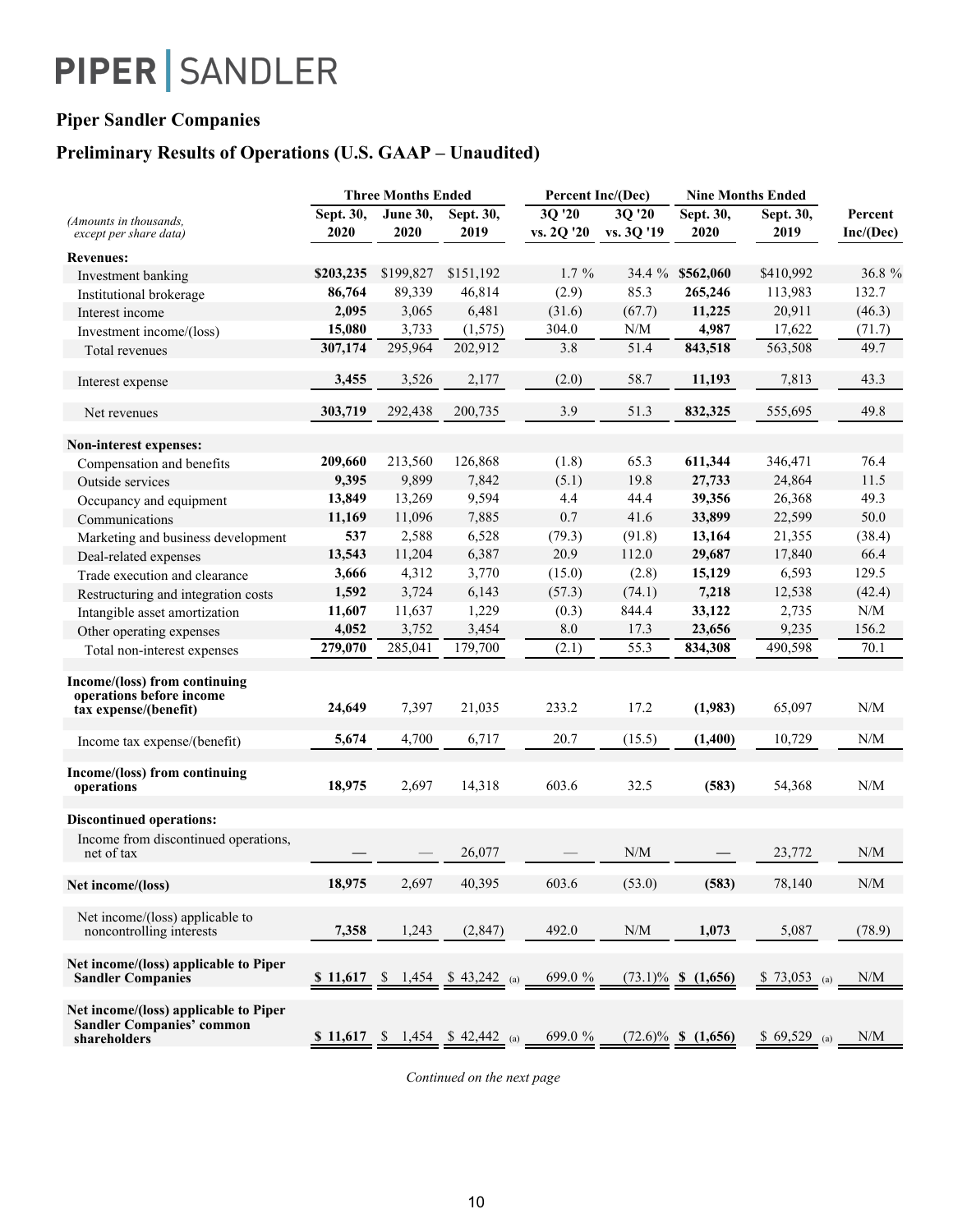### **Piper Sandler Companies**

### **Preliminary Results of Operations (U.S. GAAP – Unaudited) – continued**

|                                                                |              |                   |                    | <b>Three Months Ended</b> |               |                   |                      | <b>Percent Inc/(Dec)</b> |  | <b>Nine Months Ended</b> |                   |                      |
|----------------------------------------------------------------|--------------|-------------------|--------------------|---------------------------|---------------|-------------------|----------------------|--------------------------|--|--------------------------|-------------------|----------------------|
| (Amounts in thousands.<br>except per share data)               |              | Sept. 30,<br>2020 |                    | <b>June 30.</b><br>2020   |               | Sept. 30,<br>2019 | 3Q '20<br>vs. 2Q '20 | 3Q '20<br>vs. 3Q '19     |  | Sept. 30,<br>2020        | Sept. 30,<br>2019 | Percent<br>Inc/(Dec) |
| <b>Amounts applicable to Piper Sandler</b><br><b>Companies</b> |              |                   |                    |                           |               |                   |                      |                          |  |                          |                   |                      |
| Net income/(loss) from continuing<br>operations                |              | \$11,617          | $\mathbb{S}$       | 1,454                     |               | \$17.165          | 699.0 %              | $(32.3)\%$ \$ $(1,656)$  |  |                          | \$49.281          | N/M                  |
| Net income from discontinued<br>operations                     |              |                   |                    |                           |               | 26,077            |                      | N/M                      |  |                          | 23,772            | N/M                  |
| Net income/(loss) applicable to Piper<br>Sandler Companies     |              | \$11,617          | <sup>\$</sup>      | 1,454                     |               | \$43,242          | 699.0%               | $(73.1)\%$ \$ $(1,656)$  |  |                          | \$73,053          | N/M                  |
| Earnings/(loss) per basic common share                         |              |                   |                    |                           |               |                   |                      |                          |  |                          |                   |                      |
| Income/(loss) from continuing<br>operations                    | $\mathbf{s}$ | 0.84              | \$                 | 0.11                      | \$            | 1.23              | 663.6 %              | $(31.7)\%$ \$            |  | (0.12)                   | \$<br>3.46        | N/M                  |
| Income from discontinued operations                            |              |                   |                    |                           |               | 1.87              |                      | N/M                      |  |                          | 1.69              | N/M                  |
| Earnings/(loss) per basic common<br>share                      | S            | 0.84              | $\mathbf S$        | 0.11                      | \$            | 3.09              | 663.6 %              | $(72.8)\%$ \$            |  | (0.12)                   | \$<br>5.15        | N/M                  |
| Earnings/(loss) per diluted common<br>share                    |              |                   |                    |                           |               |                   |                      |                          |  |                          |                   |                      |
| Income/(loss) from continuing<br>operations                    | $\mathbf{s}$ | 0.78              | <sup>\$</sup>      | 0.10                      | <sup>\$</sup> | 1.20              | 680.0 %              | $(35.0)\%$ \$            |  | (0.12)                   | \$<br>3.37        | N/M                  |
| Income from discontinued operations                            |              |                   |                    |                           |               | 1.82              |                      | N/M                      |  |                          | 1.64              | N/M                  |
| Earnings/(loss) per diluted common<br>share                    | \$           | 0.78              | \$                 | 0.10                      | $\mathbf S$   | 3.01              | 680.0 %              | $(74.1)\%$ \$            |  | $(0.12)$ (b) \$          | 5.01              | N/M                  |
| Dividends declared per common share                            | $\mathbf{s}$ | 0.30              | $\mathbf{\hat{S}}$ | 0.20                      | $\mathbf{s}$  | 0.38              | 50.0 %               | $(21.1)\%$ \$            |  | 1.63 (c) $\sqrt{$}$      | 2.14 (d)          | $(23.8)\%$           |
| Weighted average common shares<br>outstanding                  |              |                   |                    |                           |               |                   |                      |                          |  |                          |                   |                      |
| <b>Basic</b>                                                   |              | 13,778            |                    | 13,794                    |               | 13,708            | $(0.1)\%$            | $0.5 \%$                 |  | 13,789                   | 13,502            | $2.1\%$              |
| Diluted                                                        |              | 14,853            |                    | 14,476                    |               | 14,085            | $2.6\%$              | 5.5 $\%$                 |  | 14,580                   | 13,882            | 5.0 $%$              |

*N/M — Not meaningful*

*(a)* Piper Sandler Companies calculated earnings per common share using the two-class method, which requires the allocation of distributed and undistributed earnings to participating securities. No allocation of undistributed earnings is made for periods in which a loss is incurred, or for periods in which cash dividends exceed net income resulting in an undistributed loss. Distributed earnings (e.g., dividends) are allocated to participating securities. Participating securities *include the Company's unvested restricted shares for restricted stock awards granted prior to 2019.*

*(b) Earnings per diluted common share is calculated using the basic weighted average number of common shares outstanding for periods in which a loss is incurred.*

*(c) Includes the declaration of a special cash dividend of \$0.75 per share and three quarterly cash dividends totaling \$0.875 per share on the Company's common stock for the nine months ended September 30, 2020.*

*(d) Includes the declaration of a special cash dividend of \$1.01 per share and three quarterly cash dividends totaling \$1.125 per share on the Company's common stock for the nine months ended September 30, 2019.*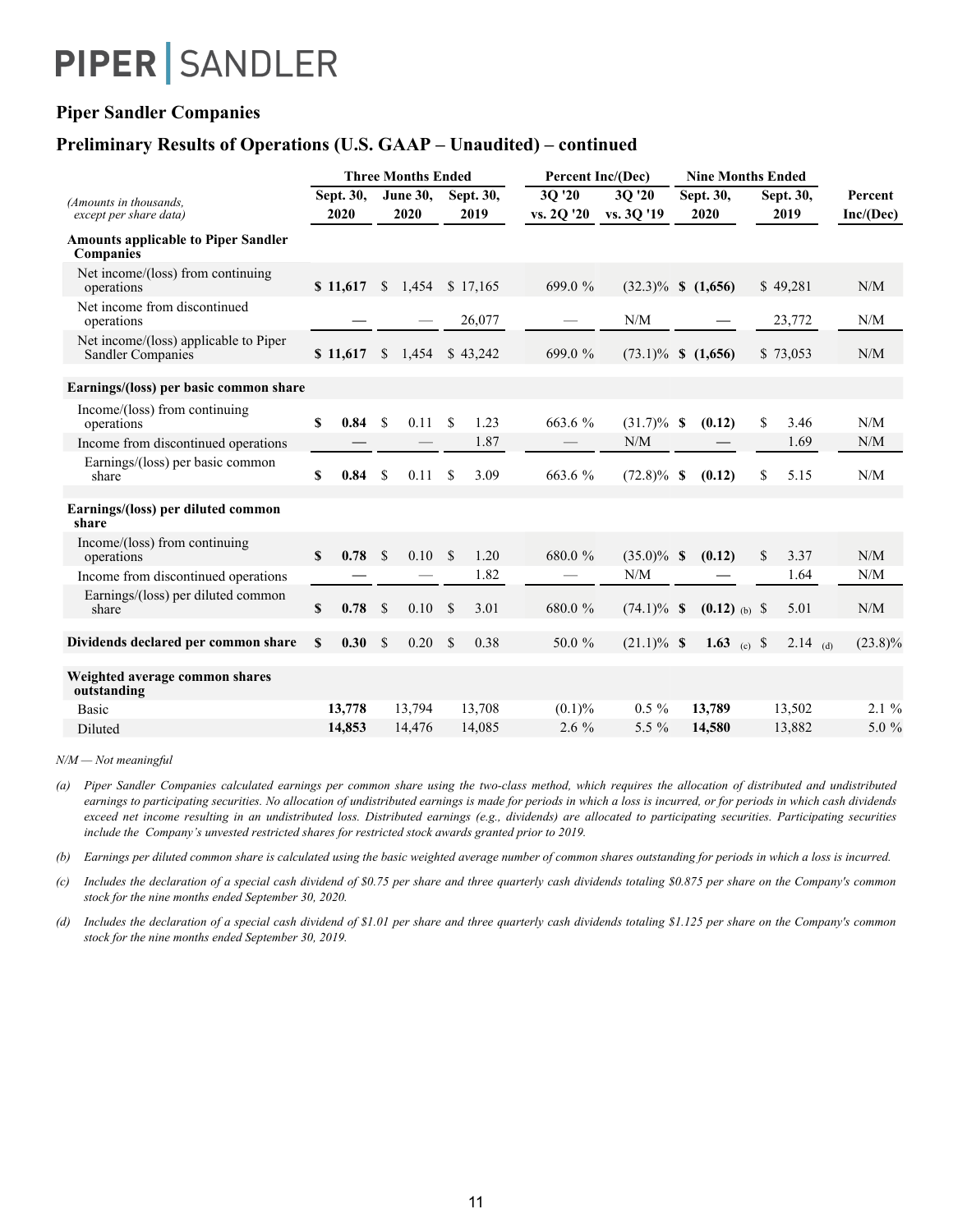### **Piper Sandler Companies**

### **Preliminary Selected Summary Financial Information (Non-GAAP – Unaudited) (1)**

|                                                                                                    |            | <b>Three Months Ended</b> |                      | Percent Inc/(Dec)     |              |                  | <b>Nine Months Ended</b> |           |
|----------------------------------------------------------------------------------------------------|------------|---------------------------|----------------------|-----------------------|--------------|------------------|--------------------------|-----------|
|                                                                                                    | Sept. 30,  | June 30,                  | Sept. 30,            | 30'20                 | 30'20        | Sept. 30,        | Sept. 30,                | Percent   |
| (Amounts in thousands, except per share data)                                                      | 2020       | 2020                      | 2019                 | vs. 2Q '20 vs. 3Q '19 |              | 2020             | 2019                     | Inc/(Dec) |
| <b>Revenues:</b>                                                                                   |            |                           |                      |                       |              |                  |                          |           |
| Investment banking                                                                                 | \$203,235  | \$199,827                 | \$151,192            | $1.7\%$               | 34.4 %       | \$562,060        | \$410,992                | 36.8 %    |
| Institutional brokerage                                                                            | 86,764     | 89,339                    | 46,814               | (2.9)                 | 85.3         | 265,246          | 113,983                  | 132.7     |
| Interest income                                                                                    | 2,095      | 3,065                     | 6,481                | (31.6)                | (67.7)       | 11,225           | 20,911                   | (46.3)    |
| Investment income                                                                                  | 6,687      | 1,498                     | 203                  | 346.4                 | N/M          | 895              | 9,348                    | (90.4)    |
| Total revenues                                                                                     | 298,781    | 293,729                   | 204,690              | 1.7                   | 46.0         | 839,426          | 555,234                  | 51.2      |
| Interest expense                                                                                   | 982        | 1,062                     | 2,177                | (7.5)                 | (54.9)       | 4,038            | 7,813                    | (48.3)    |
| Adjusted net revenues (2)                                                                          | \$297,799  | \$292,667                 | \$202,513            | 1.8 %                 |              | 47.1 % \$835,388 | \$547,421                | 52.6 %    |
|                                                                                                    |            |                           |                      |                       |              |                  |                          |           |
| Non-interest expenses:                                                                             |            |                           |                      |                       |              |                  |                          |           |
| Adjusted compensation and benefits (3)                                                             | \$181,736  | \$185,772                 | \$125,798            | $(2.2)\%$             |              | 44.5 % \$526,201 | \$341,765                | 54.0 %    |
| Ratio of adjusted compensation and<br>benefits to adjusted net revenues                            | 61.0%      | 63.5%                     | 62.1%                |                       |              | 63.0%            | 62.4%                    |           |
| Adjusted non-compensation expenses (4)                                                             | \$55,176   | \$<br>55,128              | 44,391<br>\$         | $0.1 \%$              |              | 24.3 % \$167,520 | \$125,553                | 33.4 %    |
| Ratio of adjusted non-compensation<br>expenses to adjusted net revenues                            | 18.5%      | 18.8%                     | 21.9%                |                       |              | 20.1%            | 22.9%                    |           |
| Adjusted operating income (5)                                                                      | \$ 60,887  | 51,767<br>S.              | 32,324<br>\$         | 17.6 %                |              | 88.4 % \$141,667 | 80,103                   | 76.9 %    |
| Adjusted operating margin (6)                                                                      | 20.4%      | 17.7%                     | 16.0%                |                       |              | 17.0%            | 14.6%                    |           |
| Interest expense on long-term financing                                                            | 2,473      | 2,464                     |                      | 0.4                   | N/M          | 7,155            |                          | N/M       |
| Adjusted income before adjusted income<br>$tax$ expense $(7)$                                      | \$58,414   | \$49,303                  | 32,324<br>\$         | 18.5 %                |              | 80.7 % \$134,512 | 80,103<br>S.             | 67.9 %    |
| Adjusted income tax expense (8)                                                                    | 15,736     | 14,811                    | 8,800                | 6.2                   | 78.8         | 31,918           | 15,410                   | 107.1     |
| Adjusted net income (9)                                                                            | 42,678     | 34,492                    | 23,524               | 23.7 %                |              | 81.4 % \$102,594 | 64,693                   | 58.6 %    |
| Effective tax rate $(10)$                                                                          | 26.9%      | 30.0%                     | 27.2%                |                       |              | 23.7%            | 19.2%                    |           |
| Adjusted net income applicable to Piper<br><b>Sandler Companies' common</b><br>shareholders $(11)$ | \$42,678   | \$ 34,492 \$ 23,097       |                      | 23.7%                 |              | 84.8 % \$102,594 | \$62,071                 | 65.3 %    |
| Adjusted earnings per diluted common<br>share                                                      | \$<br>2.38 | 1.93<br><sup>\$</sup>     | 1.64<br>$\mathbf{s}$ | 23.3 %                | $45.1 \%$ \$ | 5.73             | -S<br>4.47               | 28.2 %    |
| Adjusted weighted average diluted<br>common shares outstanding (12)                                | 17,934     | 17,877                    | 14,085               | $0.3 \%$              | 27.3 %       | 17,907           | 13,882                   | 29.0 %    |

*N/M — Not meaningful*

*This presentation includes non-GAAP measures. The non-GAAP measures are not meant to be considered in isolation or as a substitute for the corresponding U.S. GAAP measures, and should be read only in conjunction with our consolidated financial statements prepared in accordance with U.S. GAAP. For a detailed explanation of the adjustments made to the corresponding U.S. GAAP measures, see "Reconciliation of U.S. GAAP to Selected Summary Financial Information."*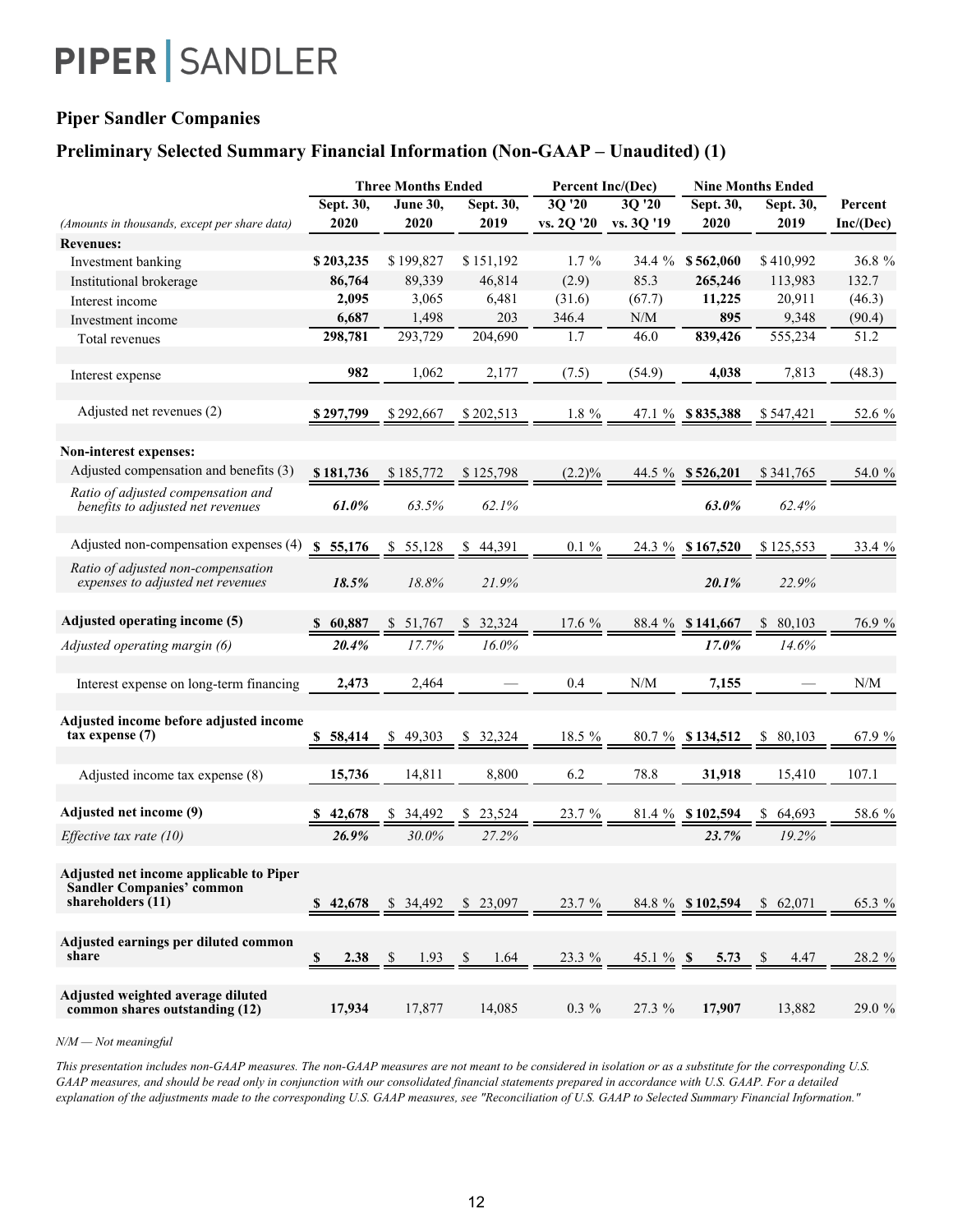## **Piper Sandler Companies**

## **Reconciliation of U.S. GAAP to Selected Summary Financial Information (1) (Unaudited)**

|                                                                                                    |               |           |             | <b>Three Months Ended</b> |    |           |             | <b>Nine Months Ended</b> |              |           |
|----------------------------------------------------------------------------------------------------|---------------|-----------|-------------|---------------------------|----|-----------|-------------|--------------------------|--------------|-----------|
|                                                                                                    |               | Sept. 30, |             | <b>June 30,</b>           |    | Sept. 30, |             | Sept. 30,                |              | Sept. 30, |
| (Amounts in thousands, except per share data)                                                      |               | 2020      |             | 2020                      |    | 2019      |             | 2020                     |              | 2019      |
| Net revenues:                                                                                      |               |           |             |                           |    |           |             |                          |              |           |
| Net revenues – U.S. GAAP basis                                                                     | \$            | 303,719   | \$          | 292,438                   | \$ | 200,735   | \$          | 832,325                  | \$           | 555,695   |
| Adjustments:                                                                                       |               |           |             |                           |    |           |             |                          |              |           |
| Revenue related to noncontrolling interests (13)                                                   |               | (8, 393)  |             | (2,235)                   |    | 1,778     |             | (4,092)                  |              | (8,274)   |
| Interest expense on long-term financing                                                            |               | 2,473     |             | 2,464                     |    |           |             | 7,155                    |              |           |
| Adjusted net revenues                                                                              | S             | 297,799   | \$          | 292,667                   | \$ | 202,513   | \$          | 835,388                  | \$           | 547,421   |
| <b>Compensation and benefits:</b>                                                                  |               |           |             |                           |    |           |             |                          |              |           |
| Compensation and benefits - U.S. GAAP basis                                                        | \$            | 209,660   | \$          | 213,560                   | \$ | 126,868   | \$          | 611,344                  | \$           | 346,471   |
| Adjustments:                                                                                       |               |           |             |                           |    |           |             |                          |              |           |
| Compensation from acquisition-related agreements                                                   |               | (27, 924) |             | (27, 788)                 |    | (1,070)   |             | (85, 143)                |              | (4,706)   |
| Adjusted compensation and benefits                                                                 | $\mathbf{s}$  | 181,736   | \$          | 185,772                   | \$ | 125,798   | $\mathbf S$ | 526,201                  | $\mathbb{S}$ | 341,765   |
| <b>Non-compensation expenses:</b>                                                                  |               |           |             |                           |    |           |             |                          |              |           |
|                                                                                                    | \$            | 69,410    | \$          | 71,481                    | \$ | 52,832    | \$          | 222,964                  | S            | 144,127   |
| Non-compensation expenses - U.S. GAAP basis<br>Adjustments:                                        |               |           |             |                           |    |           |             |                          |              |           |
| Non-compensation expenses related to noncontrolling interests (13)                                 |               | (1,035)   |             | (992)                     |    | (1,069)   |             | (3,019)                  |              | (3,187)   |
| Acquisition-related restructuring and integration costs                                            |               | (1,592)   |             | (3, 724)                  |    | (6, 143)  |             | (7,218)                  |              | (12, 538) |
| Amortization of intangible assets related to acquisitions                                          |               | (11,607)  |             | (11,637)                  |    | (1,229)   |             | (33, 122)                |              | (2,735)   |
| Non-compensation expenses from acquisition-related agreements                                      |               |           |             |                           |    |           |             | (12,085)                 |              | (114)     |
| Adjusted non-compensation expenses                                                                 | \$            | 55,176    | \$          | 55,128                    | \$ | 44,391    | S           | 167,520                  | \$           | 125,553   |
| Income/(loss) from continuing operations before income tax<br>expense/(benefit):                   |               |           |             |                           |    |           |             |                          |              |           |
| Income/(loss) from continuing operations before income tax expense/<br>(benefit) – U.S. GAAP basis | \$            | 24,649    | \$          | 7,397                     | \$ | 21,035    | \$          | $(1,983)$ \$             |              | 65,097    |
| Adjustments:                                                                                       |               |           |             |                           |    |           |             |                          |              |           |
| Revenue related to noncontrolling interests (13)                                                   |               | (8,393)   |             | (2,235)                   |    | 1,778     |             | (4,092)                  |              | (8,274)   |
| Interest expense on long-term financing                                                            |               | 2,473     |             | 2,464                     |    |           |             | 7,155                    |              |           |
| Non-compensation expenses related to noncontrolling interests (13)                                 |               | 1,035     |             | 992                       |    | 1,069     |             | 3,019                    |              | 3,187     |
| Compensation from acquisition-related agreements                                                   |               | 27,924    |             | 27,788                    |    | 1,070     |             | 85,143                   |              | 4,706     |
| Acquisition-related restructuring and integration costs                                            |               | 1,592     |             | 3,724                     |    | 6,143     |             | 7,218                    |              | 12,538    |
| Amortization of intangible assets related to acquisitions                                          |               | 11,607    |             | 11,637                    |    | 1,229     |             | 33,122                   |              | 2,735     |
| Non-compensation expenses from acquisition-related agreements                                      |               |           |             |                           |    |           |             | 12,085                   |              | 114       |
| Adjusted operating income                                                                          | \$            | 60,887    | $\mathbb S$ | 51,767                    | \$ | 32,324    | \$          | 141,667                  | $\mathbb S$  | 80,103    |
| Interest expense on long-term financing                                                            |               | (2, 473)  |             | (2, 464)                  |    |           |             | (7, 155)                 |              |           |
| Adjusted income before adjusted income tax expense                                                 | \$            | 58,414    | \$          | 49,303                    | \$ | 32,324    | $\mathbb S$ | 134,512                  | $\mathbb{S}$ | 80,103    |
| Income tax expense/(benefit):                                                                      |               |           |             |                           |    |           |             |                          |              |           |
| Income tax expense/(benefit) - U.S. GAAP basis                                                     | $\mathbb S$   | 5,674     | \$          | 4,700                     | \$ | 6,717     | \$          | $(1,400)$ \$             |              | 10,729    |
| Tax effect of adjustments:                                                                         |               |           |             |                           |    |           |             |                          |              |           |
| Compensation from acquisition-related agreements                                                   |               | 6,733     |             | 6,818                     |    | 259       |             | 20,639                   |              | 907       |
| Acquisition-related restructuring and integration costs                                            |               | 385       |             | 341                       |    | 1,523     |             | 1,209                    |              | 3,109     |
| Amortization of intangible assets related to acquisitions                                          |               | 2,944     |             | 2,952                     |    | 301       |             | 8,401                    |              | 665       |
| Non-compensation expenses from acquisition-related agreements                                      |               |           |             |                           |    |           |             | 3,069                    |              |           |
| Adjusted income tax expense                                                                        | $\mathbf{\$}$ | 15,736    | \$          | 14,811                    | \$ | 8,800     | \$          | 31,918                   | \$           | 15,410    |

*Continued on next page*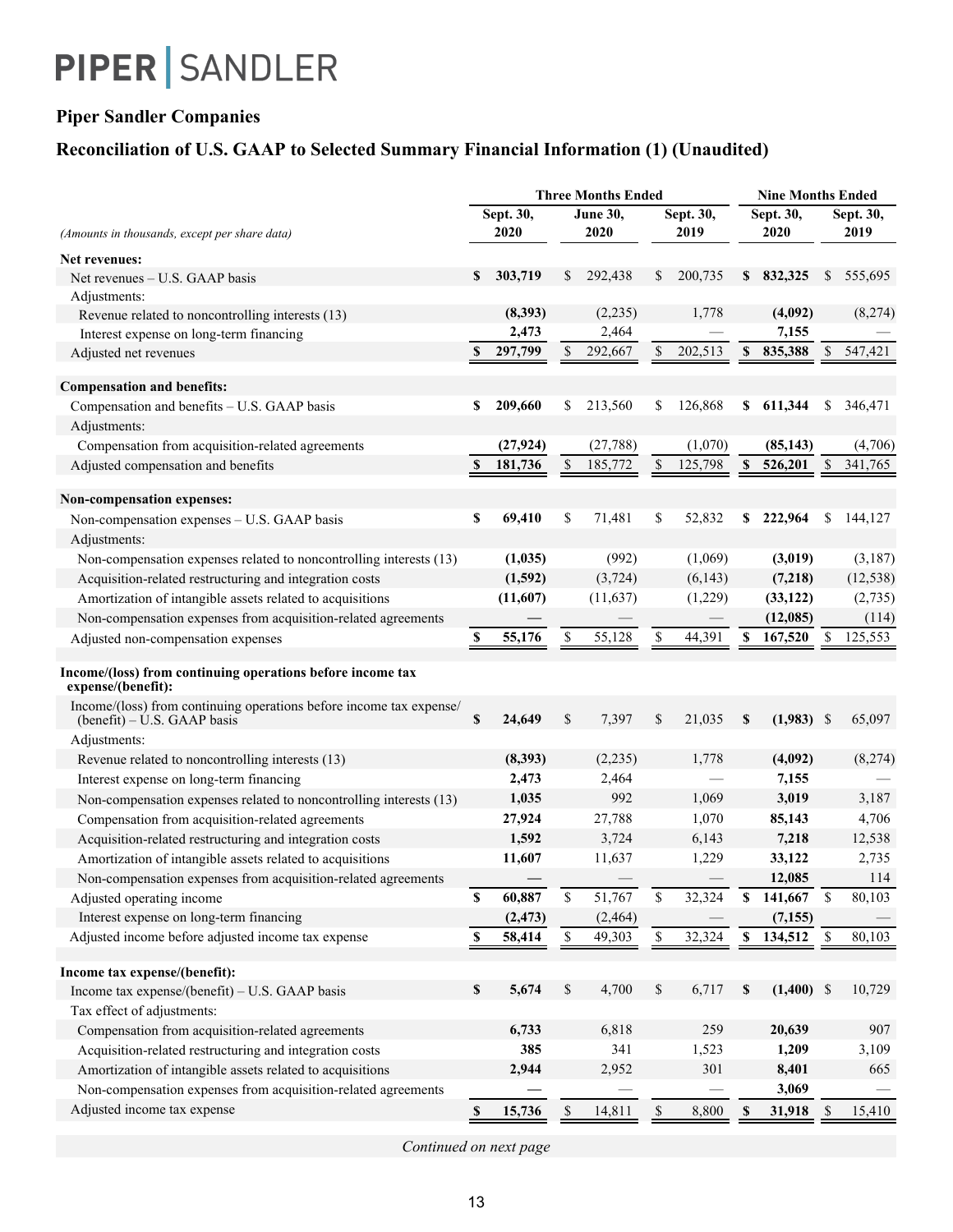## **Piper Sandler Companies**

## **Reconciliation of U.S. GAAP to Selected Summary Financial Information (1) (Unaudited)**

|                                                                                                     |              |           |             | <b>Three Months Ended</b> | <b>Nine Months Ended</b> |           |              |              |                          |        |
|-----------------------------------------------------------------------------------------------------|--------------|-----------|-------------|---------------------------|--------------------------|-----------|--------------|--------------|--------------------------|--------|
|                                                                                                     |              | Sept. 30, |             | June 30,                  |                          | Sept. 30, |              | Sept. 30,    | Sept. 30,                |        |
| (Amounts in thousands, except per share data)                                                       |              | 2020      |             | 2020                      |                          | 2019      |              | 2020         |                          | 2019   |
| Net income/(loss) applicable to Piper Sandler Companies:                                            |              |           |             |                           |                          |           |              |              |                          |        |
| Net income/(loss) applicable to Piper Sandler Companies – U.S.<br><b>GAAP</b> basis                 | \$           | 11,617    | \$          | 1,454                     | \$                       | 43,242    | \$           | $(1,656)$ \$ |                          | 73,053 |
| Adjustment to exclude net income from discontinued operations                                       |              |           |             |                           |                          | 26,077    |              |              |                          | 23,772 |
| Net income/(loss) from continuing operations                                                        | $\mathbf{s}$ | 11,617    | \$          | 1,454                     | $\mathbf S$              | 17,165    | S            | (1,656)      | $\overline{\mathcal{S}}$ | 49,281 |
| Adjustments:                                                                                        |              |           |             |                           |                          |           |              |              |                          |        |
| Compensation from acquisition-related agreements                                                    |              | 21,191    |             | 20,970                    |                          | 811       |              | 64,504       |                          | 3,799  |
| Acquisition-related restructuring and integration costs                                             |              | 1,207     |             | 3,383                     |                          | 4,620     |              | 6,009        |                          | 9,429  |
| Amortization of intangible assets related to acquisitions                                           |              | 8,663     |             | 8,685                     |                          | 928       |              | 24,721       |                          | 2,070  |
| Non-compensation expenses from acquisition-related agreements                                       |              |           |             |                           |                          |           |              | 9,016        |                          | 114    |
| Adjusted net income                                                                                 | S            | 42,678    | S           | 34,492                    | \$                       | 23,524    | \$           | 102,594      | -\$                      | 64,693 |
| Net income/(loss) applicable to Piper Sandler Companies' common<br>shareholders:                    |              |           |             |                           |                          |           |              |              |                          |        |
| Net income/(loss) applicable to Piper Sandler Companies' common<br>shareholders $-$ U.S. GAAP basis | \$           | 11,617    | \$          | 1,454                     | \$                       | 42,442    | \$           | (1,656)      | - \$                     | 69,529 |
| Adjustment to exclude net income from discontinued operations                                       |              |           |             |                           |                          | 25,583    |              |              |                          | 22,789 |
| Net income/(loss) from continuing operations                                                        | $\mathbb S$  | 11,617    | \$          | 1,454                     | \$                       | 16,859    | \$           | (1,656)      | - \$                     | 46,740 |
| Adjustments:                                                                                        |              |           |             |                           |                          |           |              |              |                          |        |
| Compensation from acquisition-related agreements                                                    |              | 21,191    |             | 20,970                    |                          | 796       |              | 64,504       |                          | 3,644  |
| Acquisition-related restructuring and integration costs                                             |              | 1,207     |             | 3,383                     |                          | 4,531     |              | 6,009        |                          | 9,592  |
| Amortization of intangible assets related to acquisitions                                           |              | 8,663     |             | 8,685                     |                          | 911       |              | 24,721       |                          | 1,986  |
| Non-compensation expenses from acquisition-related agreements                                       |              |           |             |                           |                          |           |              | 9,016        |                          | 109    |
| Adjusted net income applicable to Piper Sandler Companies' common<br>shareholders                   |              | 42,678    |             | 34,492                    |                          | 23,097    |              | 102,594      |                          | 62,071 |
| Earnings/(loss) per diluted common share:                                                           |              |           |             |                           |                          |           |              |              |                          |        |
| Earnings/(loss) per diluted common share - U.S. GAAP basis                                          | $\mathbf S$  | 0.78      | \$          | 0.10                      | \$                       | 3.01      | \$.          | $(0.12)$ \$  |                          | 5.01   |
| Adjustment to exclude net income from discontinued operations                                       |              |           |             |                           |                          | 1.82      |              |              |                          | 1.64   |
| Income/(loss) from continuing operations                                                            | S            | 0.78      | $\mathbf S$ | 0.10                      | $\mathcal{S}$            | 1.20      | $\mathbf S$  | $(0.12)$ \$  |                          | 3.37   |
| Adjustment for inclusion of unvested acquisition-related stock                                      |              | (0.49)    |             | (0.45)                    |                          |           |              | (1.31)       |                          |        |
|                                                                                                     | <b>S</b>     | 0.29      | $\mathbf S$ | (0.35)                    | $\overline{\mathcal{S}}$ | 1.20      | $\mathbf{s}$ | $(1.43)$ \$  |                          | 3.37   |
| Adjustments:                                                                                        |              |           |             |                           |                          |           |              |              |                          |        |
| Compensation from acquisition-related agreements                                                    |              | 1.43      |             | 1.45                      |                          | 0.06      |              | 4.43         |                          | 0.26   |
| Acquisition-related restructuring and integration costs                                             |              | 0.08      |             | 0.23                      |                          | 0.32      |              | 0.41         |                          | 0.68   |
| Amortization of intangible assets related to acquisitions                                           |              | 0.58      |             | 0.60                      |                          | 0.06      |              | 1.70         |                          | 0.14   |
| Non-compensation expenses from acquisition-related agreements                                       |              |           |             |                           |                          |           |              | 0.62         |                          | 0.01   |
| Adjusted earnings per diluted common share                                                          | \$           | 2.38      | $\mathbb S$ | 1.93                      | $\mathbb{S}$             | 1.64      | $\mathbf{s}$ | 5.73         | $\mathcal{S}$            | 4.47   |
| Weighted average diluted common shares outstanding:                                                 |              |           |             |                           |                          |           |              |              |                          |        |
| Weighted average diluted common shares outstanding - U.S. GAAP<br>basis                             |              | 14,853    |             | 14,476                    |                          | 14,085    |              | 14,580       |                          | 13,882 |
| Adjustment:                                                                                         |              |           |             |                           |                          |           |              |              |                          |        |
| Unvested acquisition-related restricted stock with service conditions                               |              | 3,081     |             | 3,401                     |                          |           |              | 3,327        |                          |        |
| Adjusted weighted average diluted common shares outstanding                                         |              | 17,934    |             | 17,877                    |                          | 14,085    |              | 17,907       |                          | 13,882 |

*This presentation includes non-GAAP measures. The non-GAAP measures are not meant to be considered in isolation or as a substitute for the corresponding U.S. GAAP measures, and should be read only in conjunction with our consolidated financial statements prepared in accordance with U.S. GAAP.*